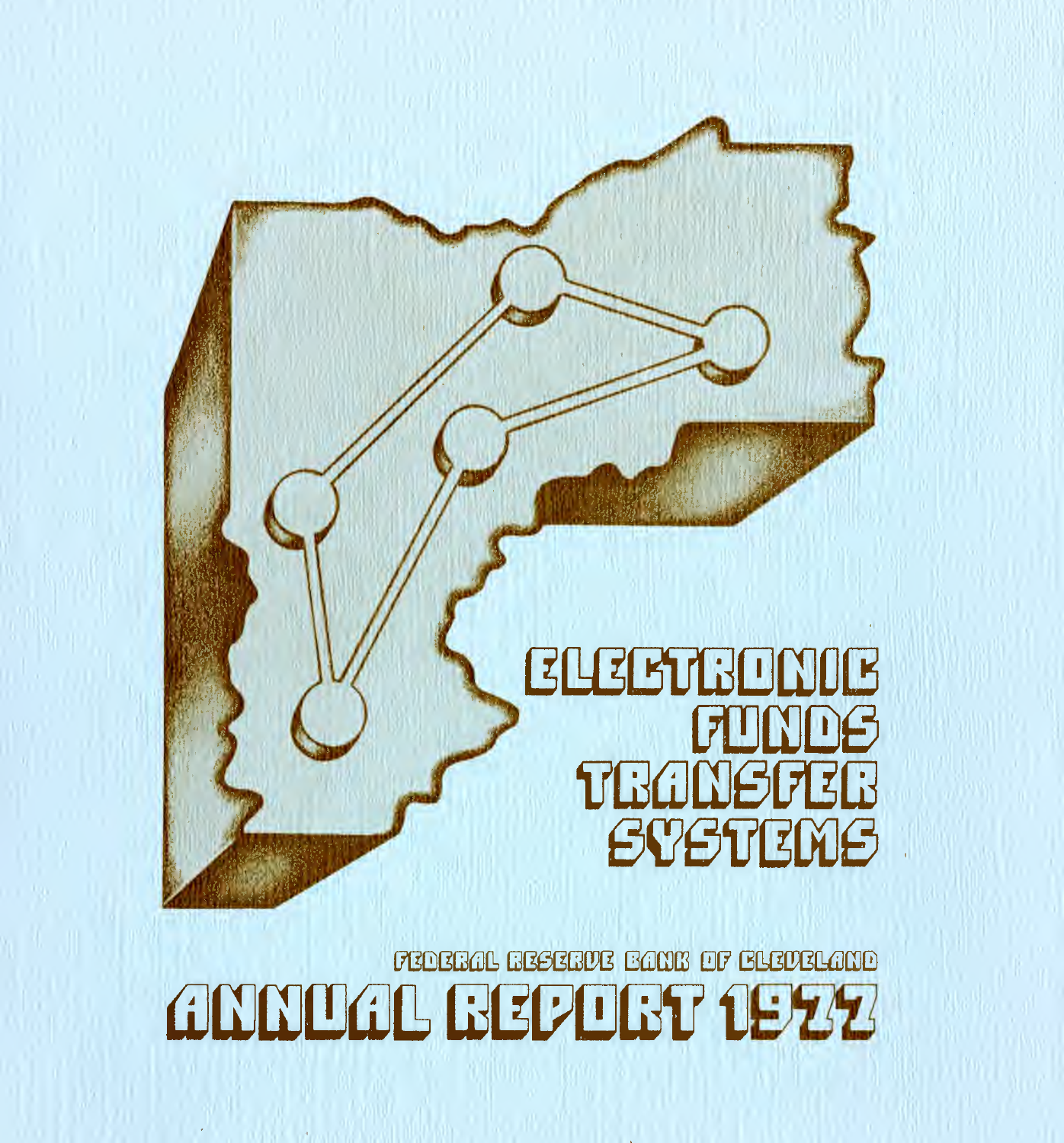#### **To Member Banks in the Fourth Federal Reserve District:**

*We are pleased to present the* 7977 **Annual Report** of *the Federal Reserve Bank* of *Cleveland. This year's report reviews the growth* of *electronic funds transfer systems and the contributions* of *the Fourth District to the advancement* of *EFT.*

*In the last several years the financial markets have undergone considerable structural change. Automation and electronic payments systems have often been at the forefront* of *these changes. In some parts* of *the payments mechanism, these changes have been adopted at a rapid pace. In others, the process* of *adoption and implementation is still at an early stage. The introduction* of *these new ways to transfer funds has altered more than the technological methods* of *payments. It has blurred the traditional dis tin* c *tions among financial institutions, and it has changed their competitive roles. This report considers the effects* of *EFT on the evolving payments mechanism and financial sector, and it describes the types* of *systems that have been adopted to facilitate business, retail, and government transactions.*

*It is particularly appropriate that our* **Annual Report** *feature the story* of *EFT. The Federal Reserve has a vital interest in the maintenance* of *a strong and efficient payments mechanism, and the Fourth District has been in the vanguard* of *payment system automation. Its banks have introduced automated payments systems. The District's automated clearinghouses, among the first established in the country, have participated in a pilot program to clear automated transactions nationally. Last year the 4 automated clearinghouses in this District processed nearly* 6 *million commercial and Federal transactions.*

*We would like to take this opportunity to thank the member banks, the directors, and the officers and staff* of *this Bank whose support enabled us to carry out our commitments last year. We ask for your continued assistance in accomplishing the responsibilities* of *this Bank.*

REKirley

**Robert E. Kirby Chairman of the Board**

**Willis J. Winn**

**President**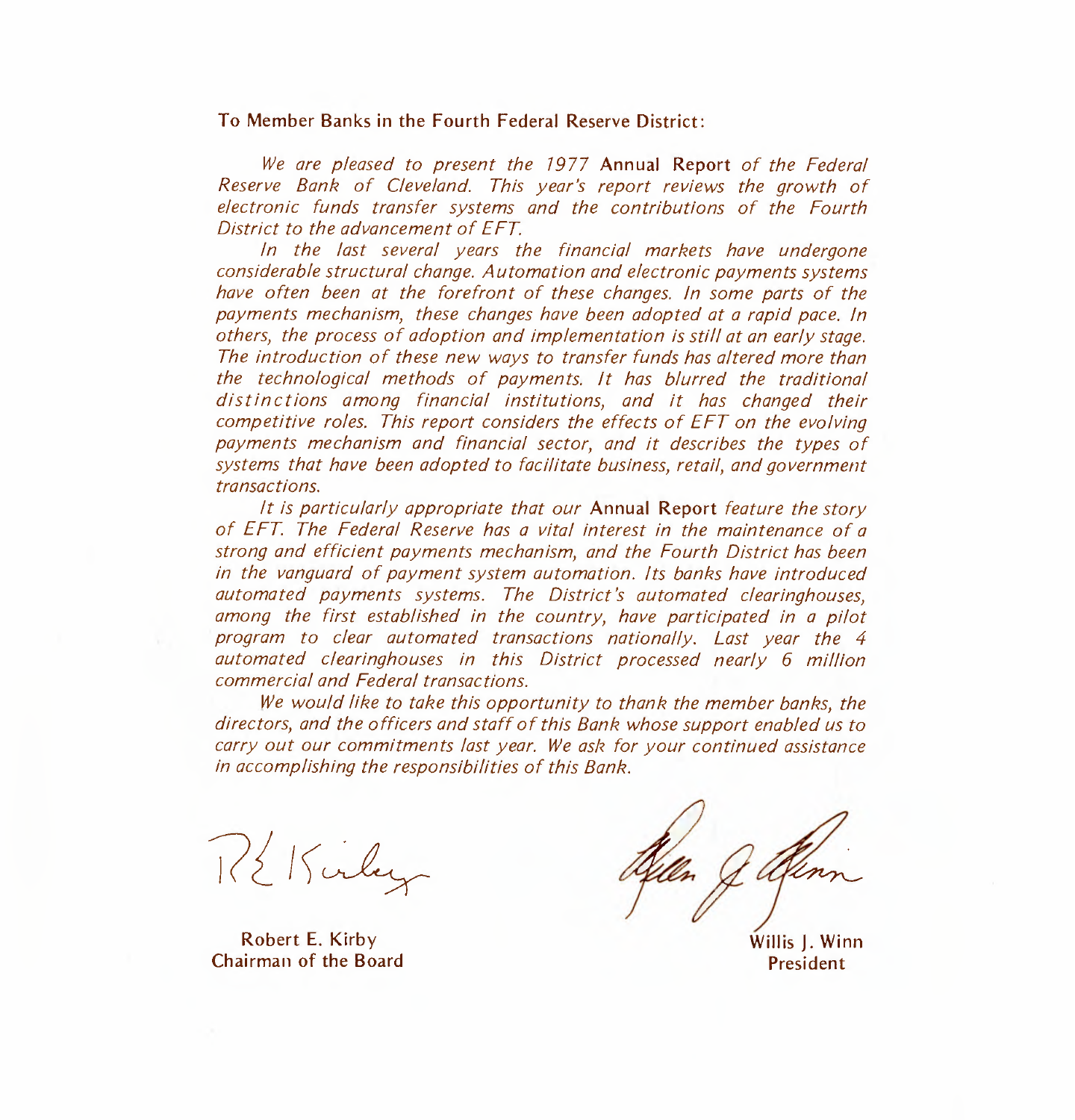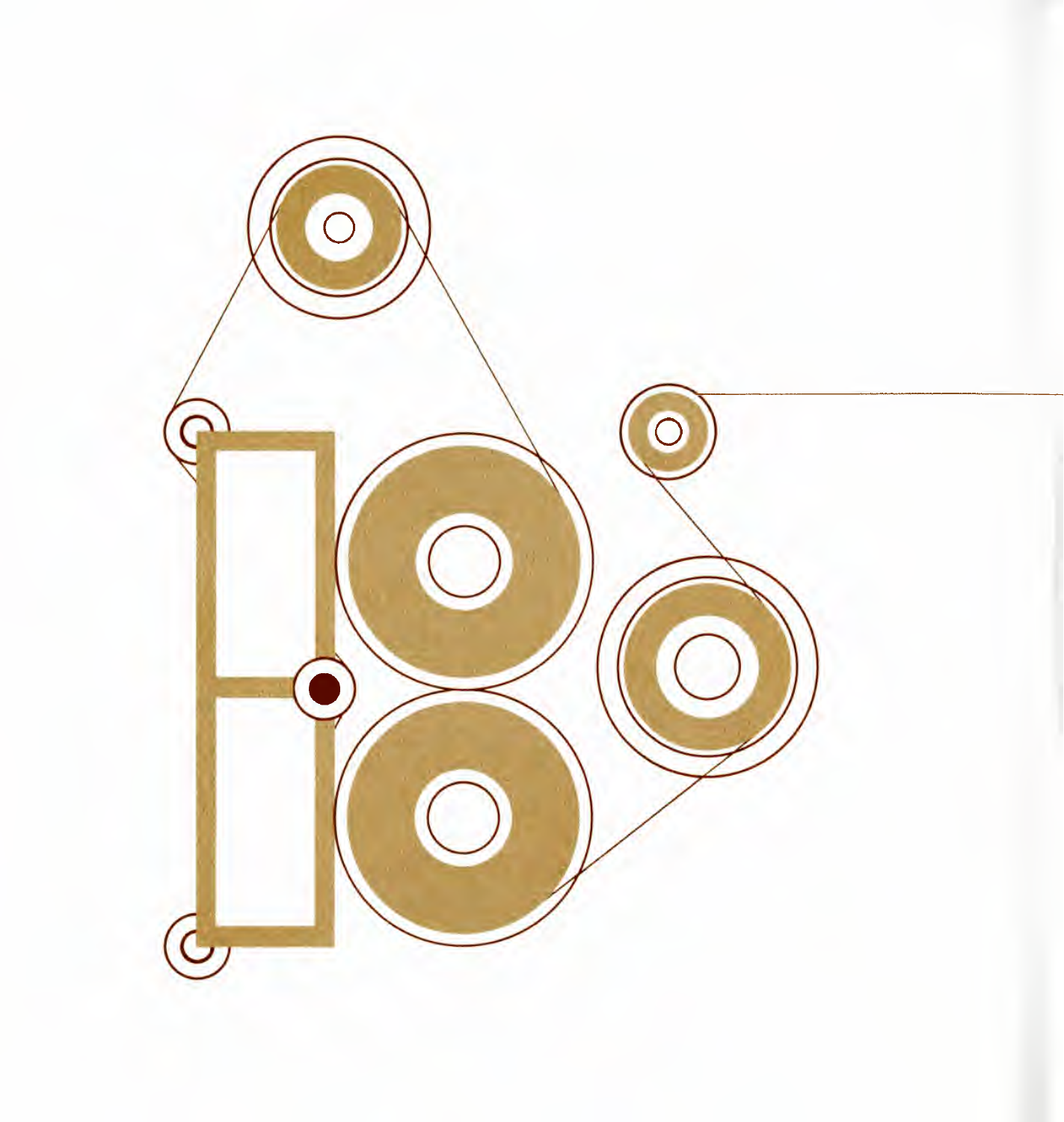## ELEBTRONIB FONDS TRANSFER SYSTEMS

## **Origins**

EFT-Electronic Funds Transfer-includes a wide variety of new developments in the payments industry. To some it means a system to replace checks, cash, and credit card vouchers with a nationwide network of computer-linked terminals that instantaneously keep track of each penny spent everywhere. To others it simply means getting cash out of a machine. EFT is a worldwide phenomenon, further advanced in some other industrialized nations than it is in this country.<sup> $1$ </sup> In one way or another EFT refers to the application of computer and telecommunication technology in making or processing payments.

Electronic communication has been used in making payments since the introduction of the telegraph in the 1840s. The addition of computers has made EFT possible. Financial institutions began to turn to computerized information storage and retrieval techniques after World War II to manage their massive accounting and record keeping needs. Blending communication and computer technologies into remote access computer networks now allows financial institutions to form true electronic payment systems that link payers with payees and their respective accounts.

#### E. J. Stevens

Rising costs in paper-based payment systems stimulated interest in EFT. The noted authority on the payment system, George Mitchell, foretold much of current EFT activity in his 1965 description of the cost-saving and marketing opportunities that computer technology made available to the banking industry.<sup>2</sup> Two major research efforts, by the Stanford Research Institute in 1966 and the Bank Administration Institute in 1969, estimated the savings that could be realized by replacing checks with a nationwide commercial bank electronic payments system. $3$  In the early 1970s the Atlanta Payments

3See *A Techno-Economic Study of Methods of Improving the Payments Mechanism* (Menlo Park, California: Stanford Research Institute, 1966) and *An Electronic Network for Interbank Payment Communications: A Design Study* (Park Ridge, Illinois: Bank Admin istration Institute, 1969).

<sup>1</sup>See Proceedings of *International Payments Symposium,* National Commission on Electronic Fund Transfers, June 1977.

<sup>2</sup>George W. Mitchell, "Effects of Automation on the Structure and Functioning of *Banking,"American Economic Review* 56 (May 1966): 159-66.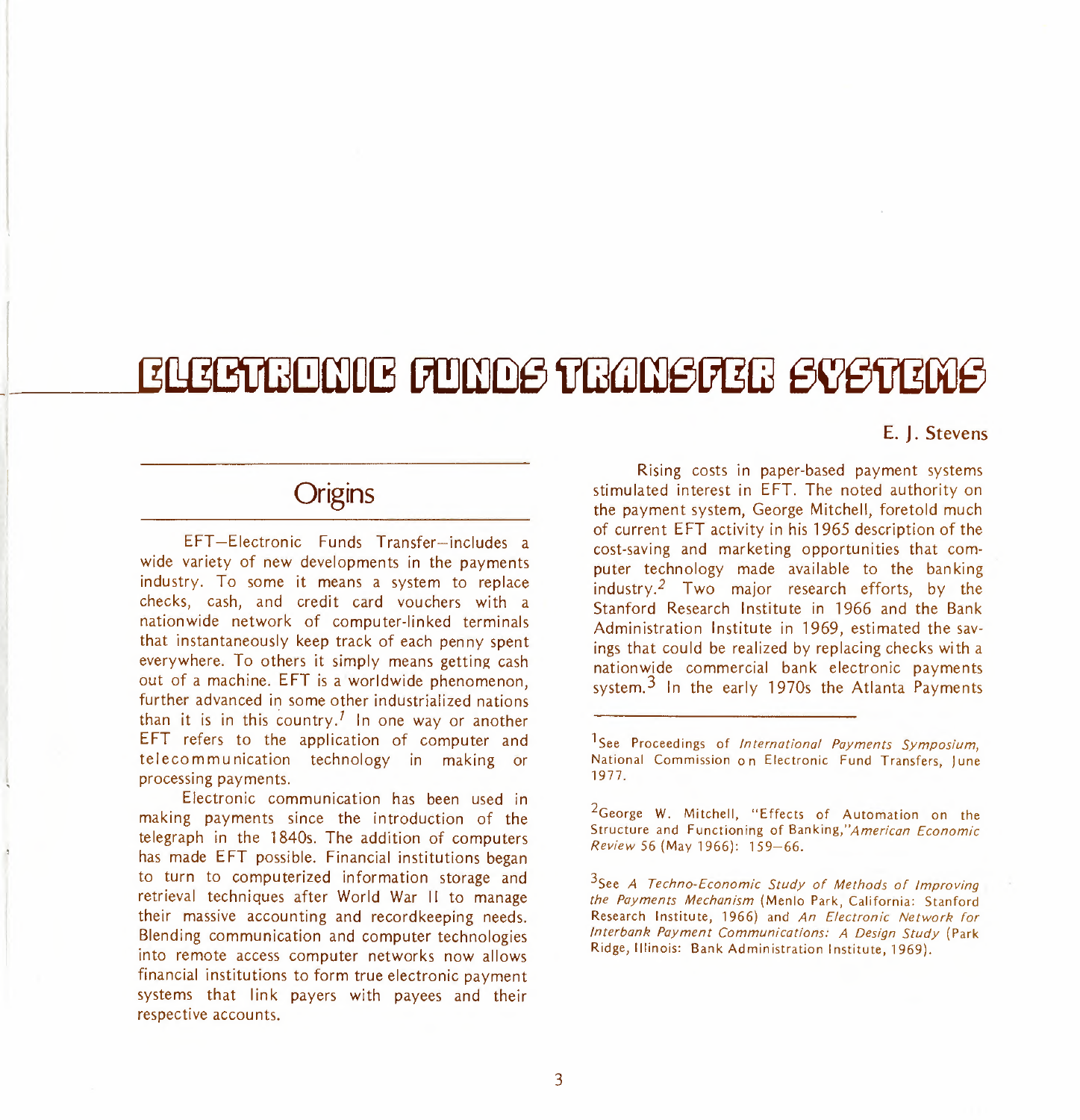Project made more refined cost estimates for new electronic systems and existing paper-based systems by investigation of specific electronic systems designed for different kinds of payment needs.<sup>4</sup> By this time, automated teller machines were operating at several banks, payment terminals had been used in a small number of stores, and, in 1972, the first automated clearinghouse for paperless payments began operating in California.

EFT has provided a new means of competition not contemplated when the existing regulatory structure of financial markets was developed. Banks have used electronic networks to provide nationwide payment services to their corporate customers even though regulation restricts bank offices to local or state market areas. Thrift institutions have offered retail payment services to savings account customers using telephone transfers and electronic terminals in stores, although most state regulation prohibits thrifts from check payment services. Banks, thrifts, and retail establishments are using terminal systems to compete for customers through more convenient access to deposit and credit accounts.

The Federal government's role in the financial system has also fostered development of EFT systems. The Federal Reserve has relied on new computer and telecommunication technology to reduce costs and to improve its traditional cash, check processing, and wire-transfer services, and to operate automated clearinghouses. The Treasury has initiated its own checkless recurring payments program.

In 1974, Congress created the National Commission on Electronic Fund Transfers to undertake a comprehensive review of EFT. Four major considerations emerged from the review. Recognizing that EFT is an evolutionary concept in its early stages, the Commission held that no comprehensive policies could be adopted now that would satisfy the needs of future EFT development. Second, the Commission concluded that EFT should be developed in a competitive environment free of unnecessary regulation. Third, the Commission found that, even though EFT provides alternative payment systems, those systems will not immediately replace existing ones. Finally, the Commission concluded that EFT could not realize its potential unless it was permitted to

develop to meet consumer needs.  $5$ 

EFT has emerged from a technological possibility to a growing, if ill-defined, force creating institutional change. Initially conceived as a nationwide replacement for paper documents in the banking system, EFT has evolved into a wide variety of innovations introduced by banks, thrifts and retail institutions that are changing the way payments are made and the traditional structure of the market for financial services.

<sup>4</sup>See *Research on Improvements of the Payments Mechanism: The Final Report on Phase I-An Analysis of Payments Transactions and Phase II-Payments Flow Data. 3* vols. (A tlanta: Prepared for the Federal Reserve Bank of Atlanta by Georgia Tech Research Institute, Georgia Institute of Technology, 1971); *Research on Improvements of the Payments Mechanism: Phase III-General Systems Design and Analysis of an Electronic Funds Transfer System,* 6 vols. (Atlanta: Prepared for the Federal Reserve Bank of Atlanta by Atlanta Payments Project, Georgia Institute of Technology, 1972); and *Phase IV-A Technical, Marketing, Organizational and Cost Evaluation of a Point-of-Sale Terminal System,* 5 vols. (Atlanta: Prepared for The Committee on Paperless Entries by the Atlanta Payments Project, 1973).

<sup>5</sup>See *EFT in the United States: Policy Recommendations and the Public Interest* (Washington, D. C.: National Commission on EFT, 1977).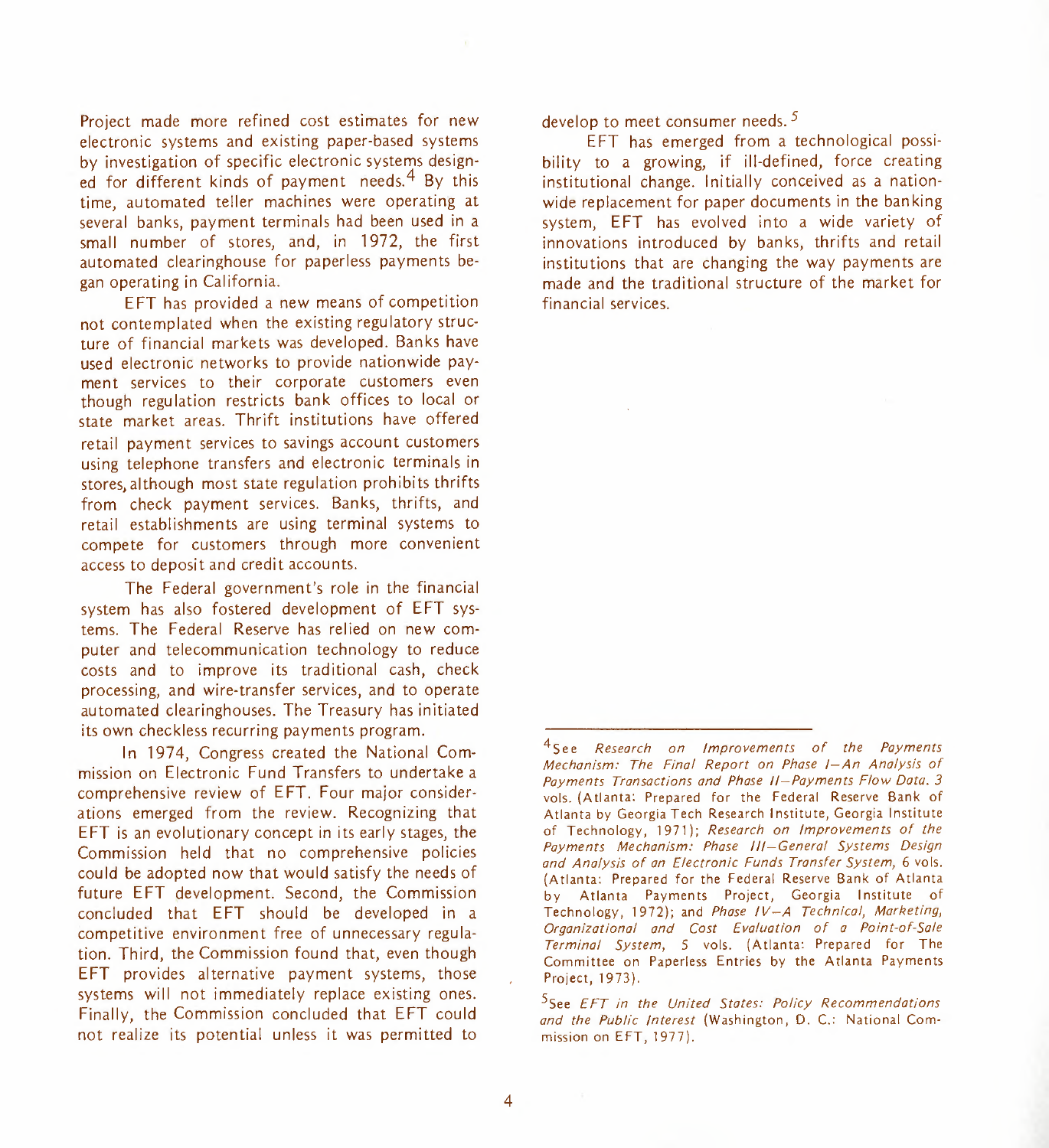### **How ACH and POS Transactions Are Made**

In an ACH transaction, a payer-for example, a business preparing a payroll or an individual paying a bill-can send a payment instruction directly to his bank rather than to the payee. The paying bank then makes a single magnetic tape file containing the payment orders of all its customers and forwards the file to the ACH. The ACH computer sorts incoming files from all paying banks and creates outgoing tape files for receiving banks. Then the ACH delivers the files containing payees' account numbers and payment amounts. The process follows a precise time pattern so that payments are credited to payees' accounts and debited to payers' accounts on a prearranged schedule.

Another ACH service handles recurring bill payments on a preauthorized basis. The billing company-for example, a public utility collecting monthly budget payments-initiates the collection through its own bank rather than the payer's. Its bank makes a magnetic tape file of payers' banks, account numbers, and payment amounts and sends the tape to the ACH. Again, the ACH computer sorts incoming tapes and creates outgoing tape files which the ACH delivers to the paying banks.

A typical POS system transfers funds between accounts at a single deposit institution on the basis of information keyed into computer files from a POS terminal. A clerk accepts a payment or deposit or completes a cash withdrawal for customers with accounts at the institution operating the service. Thus, a typical POS system functions as a network of retail tellers who use the retailer's account and cash as the vehicle for customer transactions.

## **The Variety of EFT Services**

EFT services are used for retail, business, and government payments in the United States. Each group uses two kinds of service. True EFT systems substitute electronic payment instructions for cash, checks, credit card vouchers, or manual wire transfers. Quasi-EFT systems provide some form of computer/telecommunication service to facilitate payments that still retain a paper document as the actual payment instrument.

#### **RETAIL SYSTEMS**

Individuals make and receive payments through two kinds of true EFT systems: Automated Clearing Houses (ACHs) and Point-of-Sale (POS) networks. An ACH processes batched payments, while POS systems are designed for single payments.

Thirty-two commercial ACHs now blanket most of the nation with facilities to accommodate individual and business initiated local payments. Federal Reserve Banks provide computer processing facilities for all but one ACH and distribute ACH files using existing Federal Reserve check courier and bulk data communication facilities.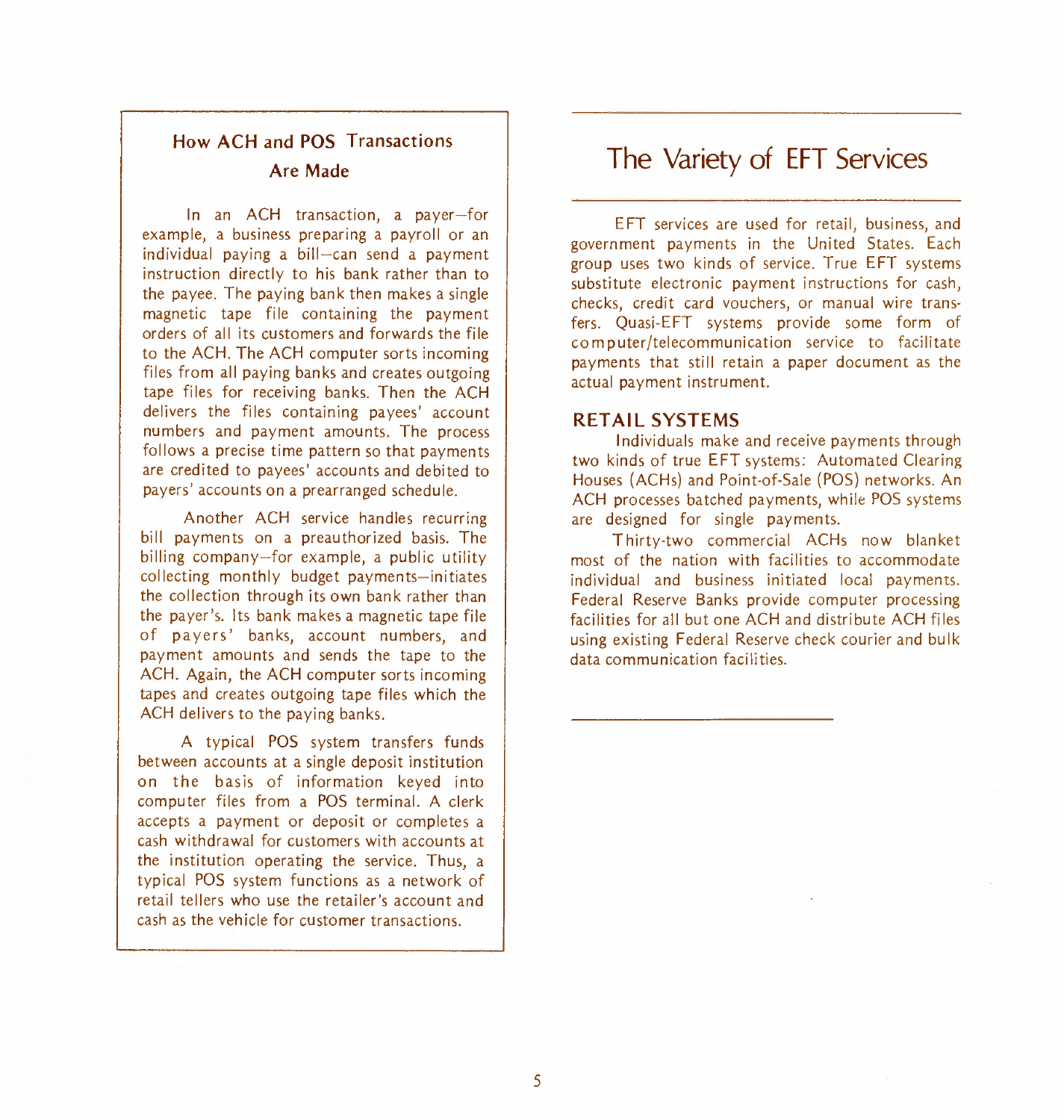Thirty-one retail POS systems operated in local areas in the United States in 1976. An additional 19 projects provided some combination of POS and check authorization/guarantee services.

Computer and telecommunications technology is also being used in various quasi-EFT systems. Electronic networks provide check and credit card authorization and guarantee services. One type uses a toll-free telephone call to verify that a credit card account is not on a centralized bad-card list. Another provides a check-guarantee card to participating customers and access to computerized verification files for retailers. A third, in conjunction with POS services, verifies that an account has sufficient funds to cover a check and, in some cases, places a "hold" on funds to cover that check. And a number of regional and nationwide retail chains use terminal systems to authorize credit extensions and to update both customers' accounts and inventory records directly from POS terminals.

Two types of telephone transfer service can initiate payments. In less sophisticated form, an employee of the deposit institution records payment instructions. The institution debits accounts and prepares a single check for each payee, consolidating the amounts paid by individual payers. Through a more sophisticated system, customers use touch-tone phones to enter account numbers and amounts to be paid directly to computer terminals from which deposit accounts are updated and checks prepared.

Automated teller machines at financial institutions and retail locations facilitate the use of cash and checks. Customers can withdraw cash from their accounts by inserting a plastic identification card and keying in a personal identification number. More frequently, extended service machines complete cash withdrawals, deposits, account balance inquiries, bill payments, and transfers among a customer's accounts. Transactions entered directly into computerized account systems give customers access to cash and other financial transactions 24 hours a day rather than only during business hours.

The list of quasi-EFT systems extends further. Many deposit institutions use on-line terminals for customer account information and updating at teller stations.  $6$  Credit-card purchase information is transferred electronically for long-distance clearing to eliminate transportation of vouchers.

#### **FEDERAL GOVERNMENT PAYMENTS**

The Federal government increasingly has replaced checks with payments through ACH facilities. Payments are credited to recipients' accounts on a predetermined day, eliminating mail delivery or deposit of checks. The Treasury records transaction information on magnetic tape files. Federal Reserve Banks then sort the files by geographic area and receiving institution, distribute files to local areas, and deliver payments to receiving institutions using the Federal Reserve's transportation and communication networks. The service currently is offered to recipients of several kinds of Social Security payments; railroad, civil service, and Veterans Administration retirement payments; Air Force payroll and retirement payments; and revenue-sharing payments. Eventually, all recipients of Treasury payments will be able to use the service.

Treasury checks themselves are processed by a unique quasi-E **FT** system. Many are truncated at the Federal Reserve Bank to which they are presented for collection. Information on the checks is recorded on magnetic tape and routed to the Treasury for account reconciliation. Microfilm copies of the checks also are returned to the Treasury, while the checks are stored at regional storage centers.

<sup>6&</sup>quot;On-line" is used to refer to interactive computer systems in which a message initiated at a terminal is followed promptly by a response from a host computer and, in some cases, messages to other terminals.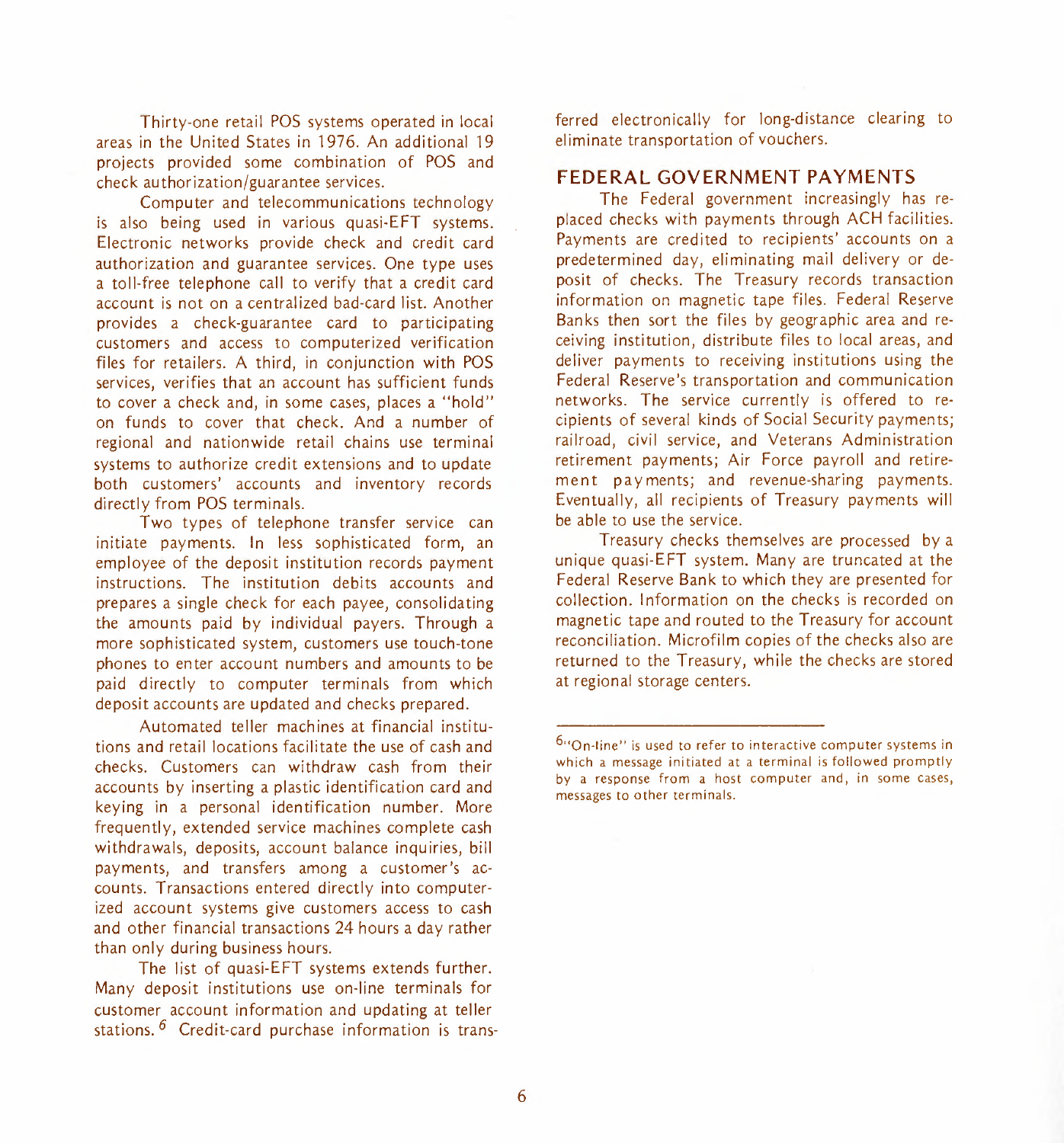#### **BUSINESS PAYMENTS**

EFT systems have emerged as indispensable means of payment among businesses, especially for international and national money market transactions that have for many years relied on manually operated telephone and telegraph facilities for rapid transfers of funds.

CHIPS (Clearing House Interbank Payments System) began on-line operation in 1970 and now handles interbank money transfers among 75 U. S. and foreign banks in New York City. Telephone lines link terminal computers of participating banks to a central computer system at the New York Clearing House. The System eliminates paper check preparation, messenger delivery, and manual input into bank accounting systems for payments that must be completed in a critically short time span. Computer name and address files for frequently used accounts facilitate input of information about transactions by identity codes. Terminal computers or magnetic tapes from the clearinghouse are the links to banks' computerized accounting systems. Next-day settlement for transfers is performed through the reserve deposit accounts of New York banks that are Federal Reserve members. Daily transfers total over \$75 billion for 45,000 to 50,000 payment messages.

The Federal Reserve communication system, Fed Wire, transfers funds among reserve deposit accounts of member banks, for banks' own accounts or indirectly for third parties. The current service links 379 on-line member banks through 37 Federal Reserve Bank offices via a central computer switch in Culpeper, Virginia. Member banks that are not on-line use the service by telephone or wire instruction to a Federal Reserve office. On-line banks accounted for an estimated 90 percent of the 58,000 daily transfers totaling over \$80 billion daily in 1976.

Quasi-EFT systems are also important for business payments. This category includes Bank Wire and SWIFT (Society for Worldwide Interbank Funds Transfer) and Fed Wire when used in the off-line mode. Bank Wire originated in 1952 as a wire transfer service for some New York and Chicago banks. Currently, 194 banks throughout the country use the cooperative message-switching service operated by

Western Union. Prescribed message formats and codes for Bank Wire participants simplify message transmission and provide more security than ordinary telex transmission. Bank Wire enables an originating bank to transfer funds on deposit at another bank to the account of a third party.<sup>7</sup> SWIFT, linking over 500 banks around the world, offers a similar service through an on-line message-switching network.

Computerized cash management and lock-box reporting networks represent an important quasi-EFT service for large regional, national, and international corporations. Businesses receiving numerous recurring payments from customers over a wide geographical area use lock-box systems to accelerate and to control receipts. Rather than mailing payments to a central location, customers send payments directly to local post office boxes where local banks pick up the checks, enter them in the local check-collection system, and gather accounts-receivable information. Lock-box banks use a telecommunication network to provide information about collected balances to a centralized office that consolidates funds into a disbursement account by wire transfers or paper drafts drawn on the local banks.

 $7B$ ank Wire II is the planned successor to the existing Bank Wire and will be operated by Collins Radio. It is expected to be an on-line system offering single message and bulk data transfer, value-dating, and net settlement for member ban ks on the books of the Federal Reserve.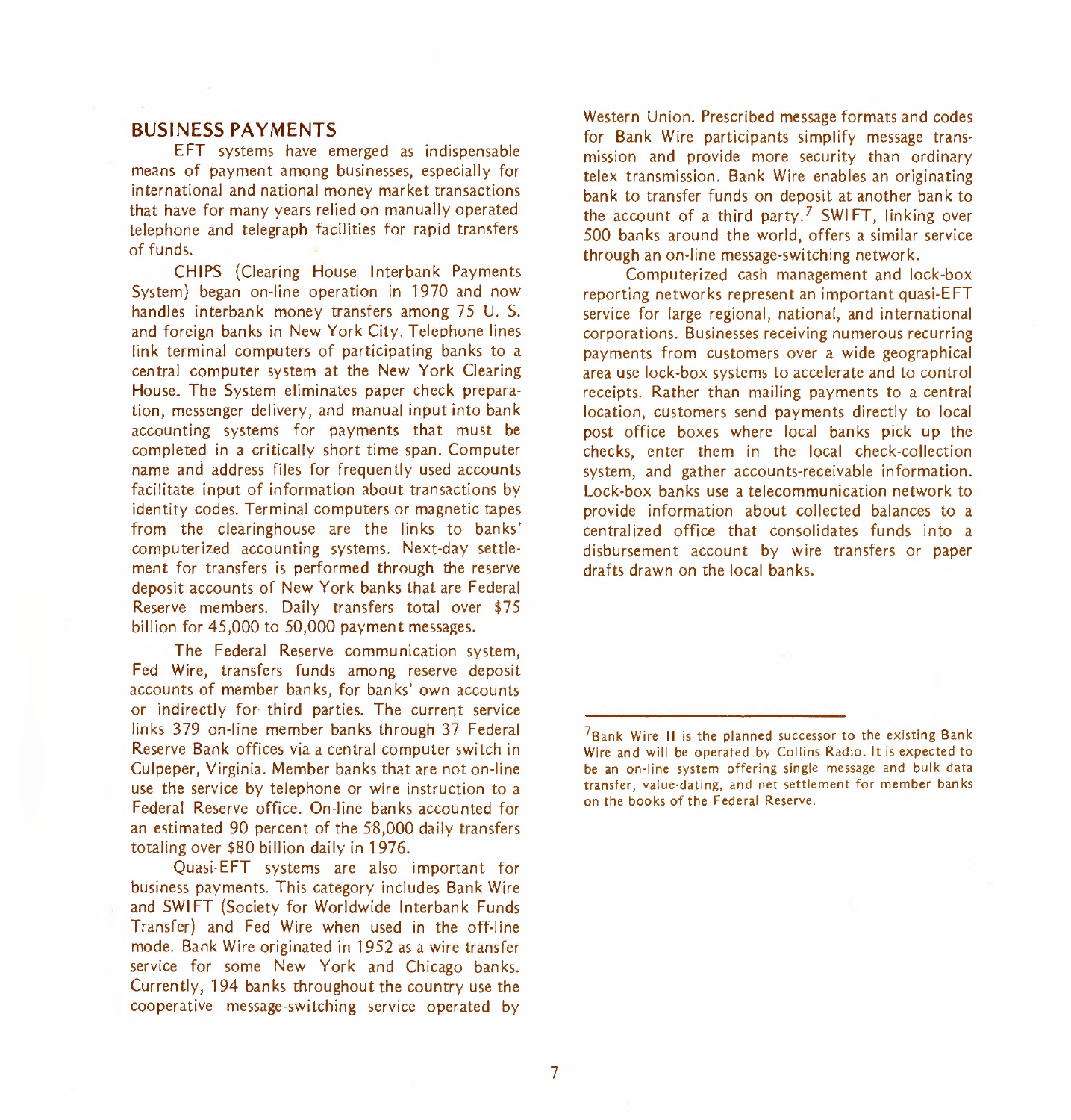#### **EFT IN THE FOURTH DISTRICT**

Fourth District financial institutions and the Federal Reserve Bank have earned a reputation for being alert to the advantages of automation and EFT in the payments system. One of the very first experimental POS systems, providing valuable market testing of the concept of paperless retail payment, was operated by a member bank in the Columbus area in 1971. Since then most retail EFT development in the District has emphasized automated teller machines (ATMs). A recent survey shows that 70 ATM systems are now operated by 63 commercial banks and 7 thrift institutions.\* Commercial banks also operate 12 authorization/guarantee and 7 telephone transfer systems. Thrift institutions are involved in an additional 2 POS and 8 telephone transfer systems. All of these systems combined operate almost 800 terminals and processed over 1,600,000 transactions last year.

Automated clearing houses in the District were among the first 10 ACHs operating in the country. Even before the recent national pilot project for inter-ACH exchanges of payments, District ACHs were exchanging payments to provide customers with the advantages of larger geographical coverage. The District's ACHs were among the 7 participants in the national pilot program for inter-ACH payments.

During 1977 the District's 4 ACHs processed 1.5 million commercial transactions and 4.4 million Federal payments. These amounted to 5.8 percent of all ACH payments made nationally. While commercial payments represented 12 percent of all ACH transactions for the nation, such payments in the District represented 25 percent of all ACH transactions. This relative success of Fourth District ACHs in commercial transactions may be attributed in part to the early linkage of the 4 ACHs. Last year 200,000 transactions were made among these facilities.

Both Fed Wire and Bank Wire are actively used by District commercial banks. Eighteen banks use Bank Wire, and 27 of the 460 District member banks are on-line users of Fed Wire. The number of on-line and off-line Fed Wire payments was almost 1,300,000 at the main office and branches last year.

The Federal Reserve Bank of Cleveland has itself been a pioneer in payment system automation. Prototype high speed check-sorting equipment was tested in the Cleveland office in the early 1970s. The communication links for District inter-ACH payments were put in place in 1975. And the Data Systems Support staff of this Bank had a major role in developing the computer software to generate the ACH national pilot program.

\*Also, 4 out-of-District credit unions use a computer center in Dayton to operate their ATMs.

Corporations can use office terminals to gain access to their banks' corporate cash management networks. Services include balance and account activity information, a terminal-based means of making intracorporate funds transfers, and additional information teatures such as interest- and exchangerate quotations. On-line and telephone inquiry customers rely on these bank or third-party-operated networks to collect information from all of a corporation's banks, including lock-box banks handling receipts.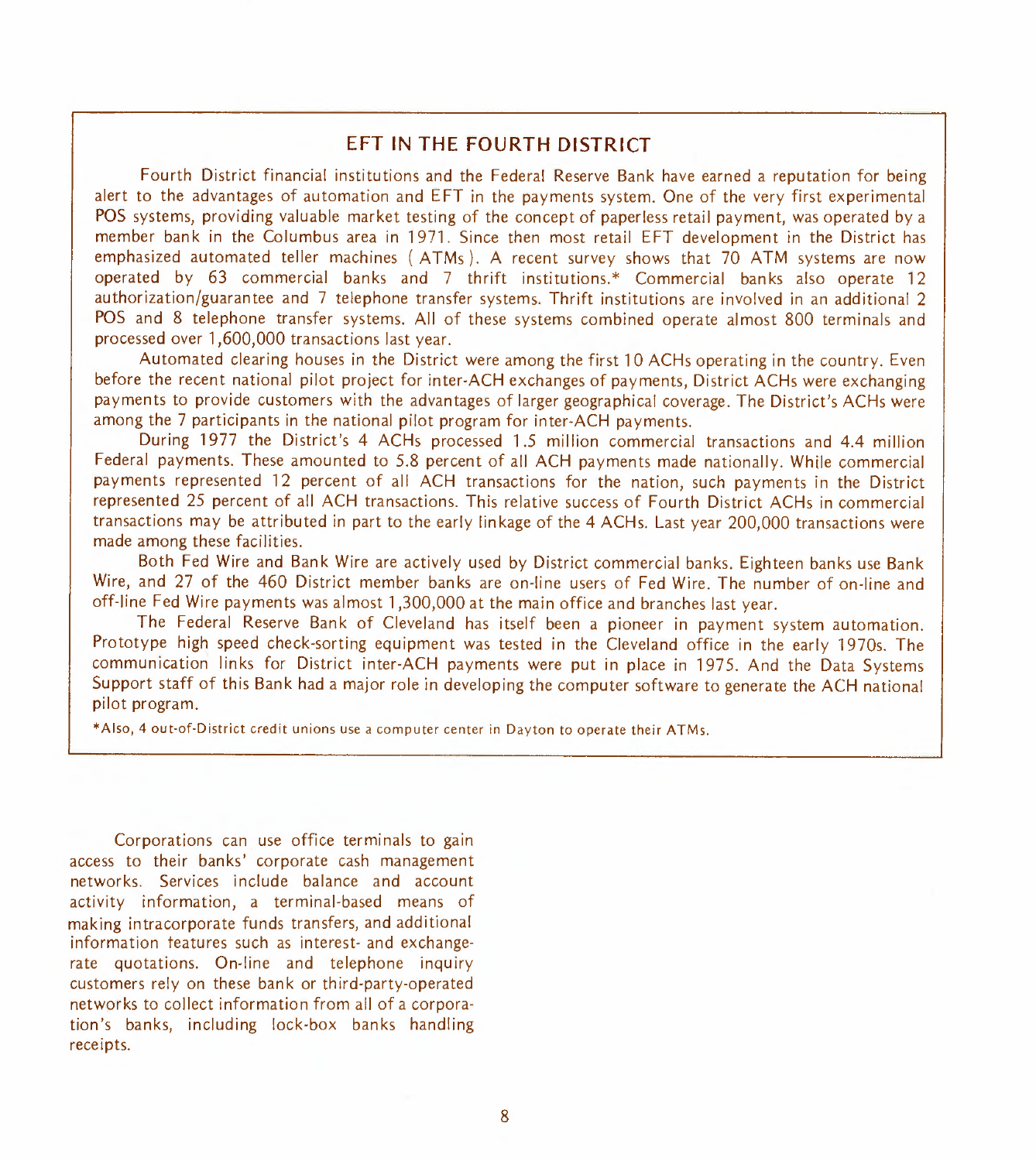## **How Widespread IS EFT?**

Payments are made with cash, checks, credit cards, and a variety of EFT services in the United States. A comparison of the number and value of the major kinds of non-cash payments made in the country suggests the extent to which payments are made or facilitated by EFT systems. $8$  True EFT systems have made significant inroads on the number and value of business and Treasury payments, but not retail payments. Discussion of EFT tends to focus on retail systems, especially POS, and creates an inaccurate impression that EFT is a fledgling innovation with an uncertain future. A broader view-one that includes business and Treasury payments and quasi-EFT systems-corrects this impression.

Private retail payments account for over 96 percent of the number of non-cash payments made in the United States, but only about 4 percent of the dollar value. These relatively small payments primarily involve consumer purchases, bill payments, and income receipts. Checks and credit cards dominate in this category, dwarfing ACH and POS payments (Table 1).

Commercial ACHs handled about 12 million retail payments last year and the 31 standard POS systems about 3 million payments in 1976. These EFT systems together currently comprise about 1/20 of one percent of the number and 2/10 of one percent of the value of all retail payments.

The number of payments made on true EFT systems is a conservative measure of the use of EFT for retail payments. The number of authorization/ guarantee inquiries and automated telephone and teller machine transactions is easily 10 times greater than the number of retail ACH and POS transactions (Table 2). In addition, proprietary POS credit systems of major retailers and electronic clearing of vouchers in some bank credit card systems suggest even more widespread EFT use. Nevertheless, it is clear that true EFT payment systems process only a tiny portion of the enormous number of retail payments.

| , av iv                                                                               |                                         |       |                                 |    |
|---------------------------------------------------------------------------------------|-----------------------------------------|-------|---------------------------------|----|
| PAYMENTS IN THE UNITED STATES<br><b>Approximate Number and Value</b><br>in 1976-1977* |                                         |       |                                 |    |
|                                                                                       | <b>Number</b><br>(millions)<br>per year |       | Value<br>(billions)<br>per year |    |
| <b>Retail Payments:</b>                                                               |                                         |       |                                 |    |
| Check                                                                                 | 27,720                                  |       | \$2,106                         |    |
| Credit card                                                                           | 5,000                                   |       | 71                              |    |
| Bank card                                                                             |                                         | 1,103 |                                 | 33 |
| Other                                                                                 |                                         | 3,897 |                                 | 38 |
| <b>ACH</b>                                                                            | 12                                      |       | 3                               |    |
| <b>POS</b>                                                                            | 3                                       |       | 0.1                             |    |
| U. S. Treasury:                                                                       |                                         |       |                                 |    |
| Check                                                                                 | 768                                     |       | 400                             |    |
| ACH                                                                                   | 89                                      |       | 23                              |    |
| <b>Business:</b>                                                                      |                                         |       |                                 |    |
| Check                                                                                 | 280                                     |       | 8,424                           |    |
| Wire: off-line                                                                        |                                         |       |                                 |    |
| <b>Bank Wire</b>                                                                      | $\overline{c}$                          |       | 5,100                           |    |
| <b>Fed Wire</b>                                                                       | 1                                       |       | 2,040                           |    |
| Wire: On-line                                                                         |                                         |       |                                 |    |
| <b>CHIPS</b>                                                                          | 12                                      |       | 19,200                          |    |
| <b>Fed Wire</b>                                                                       | 11                                      |       | 18,530                          |    |
| *For sources, see Appendix.                                                           |                                         |       |                                 |    |
|                                                                                       |                                         |       |                                 |    |

**Table 1**

8Cash payments are not included in the comparison because little is known about them. According to an Arthur D. Little study "The number of cash transactions conducted annually is difficult to measure, but we estimate over 200 billion (well over 80 percent of all payment transactions) of which the majority are for less than \$1." See *The Consequencesof EFT* (Cambridge, Mass: Arthur D. Little, lnc., 1975), p. 7.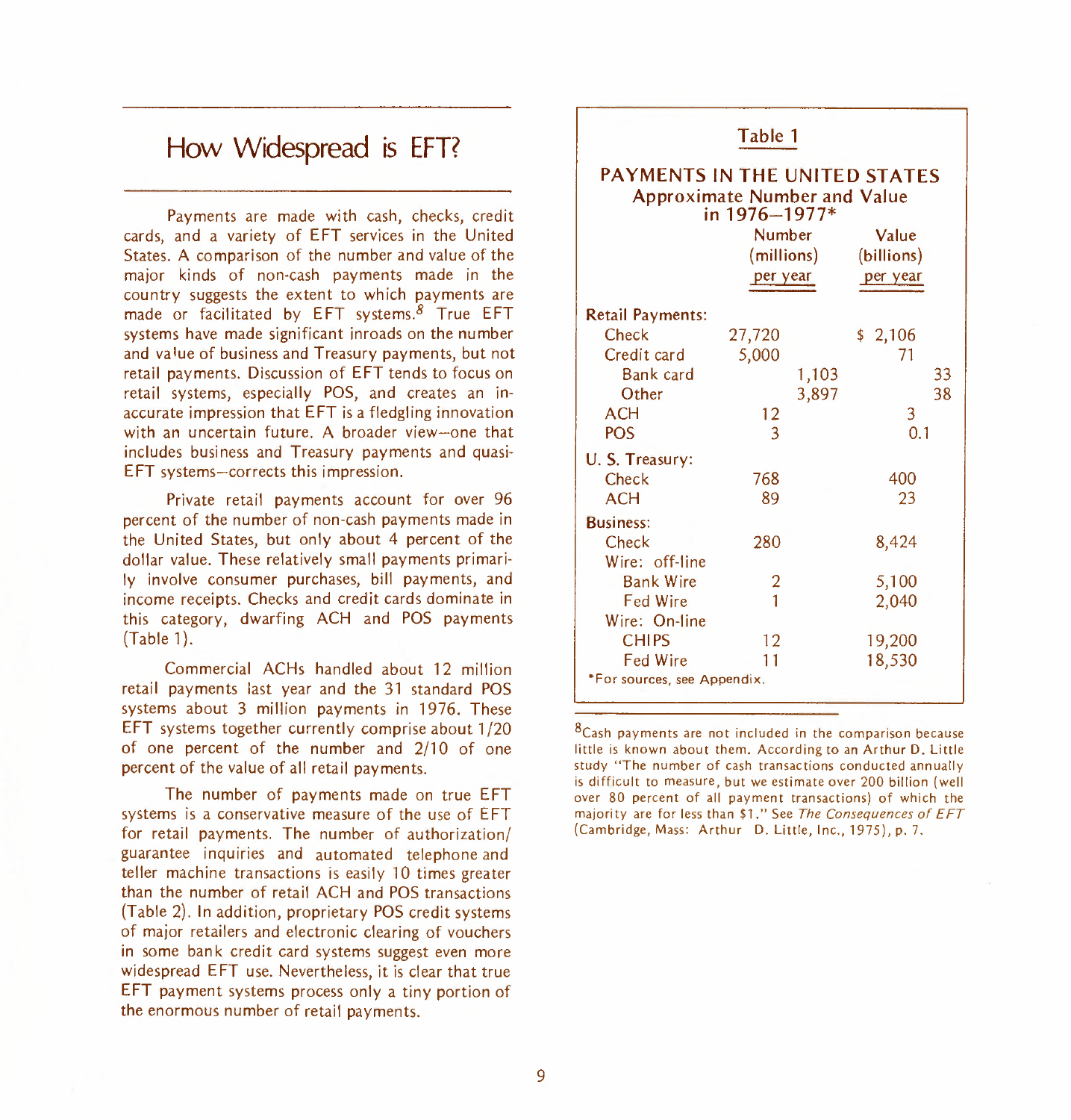The U. S. Treasury makes almost 3 percent of the annual number of non-cash payments in the country. Over 10 percent of these Federal payments are channeled through ACH facilities and account for 5 percent of the value of Federal payments. In addition, it is expected that all Treasury checks will be truncated at Federal Reserve Banks by the end of 1978.

Automated on-line systems among banks now play a key role in business payments, although large checks and drafts represent over 90 percent of the number of business payments. CHIPS and on-line Fed Wire carry 7 percent of business payments. However, the two systems account for over 70 percent of the value of business payments.

Quasi-EFT systems are also an important component of business payment systems. Bank Wire and off-line Fed Wire carry about the same number of messages as retail POS systems, but account for about 14 percent of the value of business payments. In addition, many large nonfinancial corporations are adopting on-line links to their banks for cash management purposes.

True EFT payments represent less than 1 percent of the number of all non-cash payments made annually in the United States, but they include 68 percent of the value of all these payments because of the enormous sums transferred on business EFT systems. Quasi-EFT systems, some of which may be precursors of true EFT systems, play an even more pervasive role in processing payments.

## **Adopting EFT**

Payments are a means of buying things, not a direct source of enjoyment in themselves. Therefore, users-payers and payees-are only likely to adopt new ways of making payments that are cheaper or more convenient. Similarly, producers would only invest in new payment services that are expected to be profitable through cost control or market development.

#### **Table 2**

#### **QUASI-EFT: RETAI L**

|                                         | Number of<br><b>Systems</b><br>1976 | Number of<br><b>Transfers of</b><br><b>Inquiries</b><br>(millions<br>per year) |
|-----------------------------------------|-------------------------------------|--------------------------------------------------------------------------------|
| <b>Automated Telephone</b><br>Transfer* | 20                                  | 3                                                                              |
| Check/Credit Card                       |                                     |                                                                                |
| Authorization-Guarantee                 | $40**$                              | 103                                                                            |
| <b>Automated Teller Machines</b>        | 195                                 | 58                                                                             |

"Excludes teller-assisted telephone transfer.

""This includes 19 systems offering a combination of POS transfer and *CA/G* service, but excludes proprietary POS credit authorization systems.

Source: Peat, Marwick, Mitchell & Co., "Summary of Data on Major Terminal Based Electronic Funds Transfer Projects in the U. S.," March 1977, NCEFT IWD 37.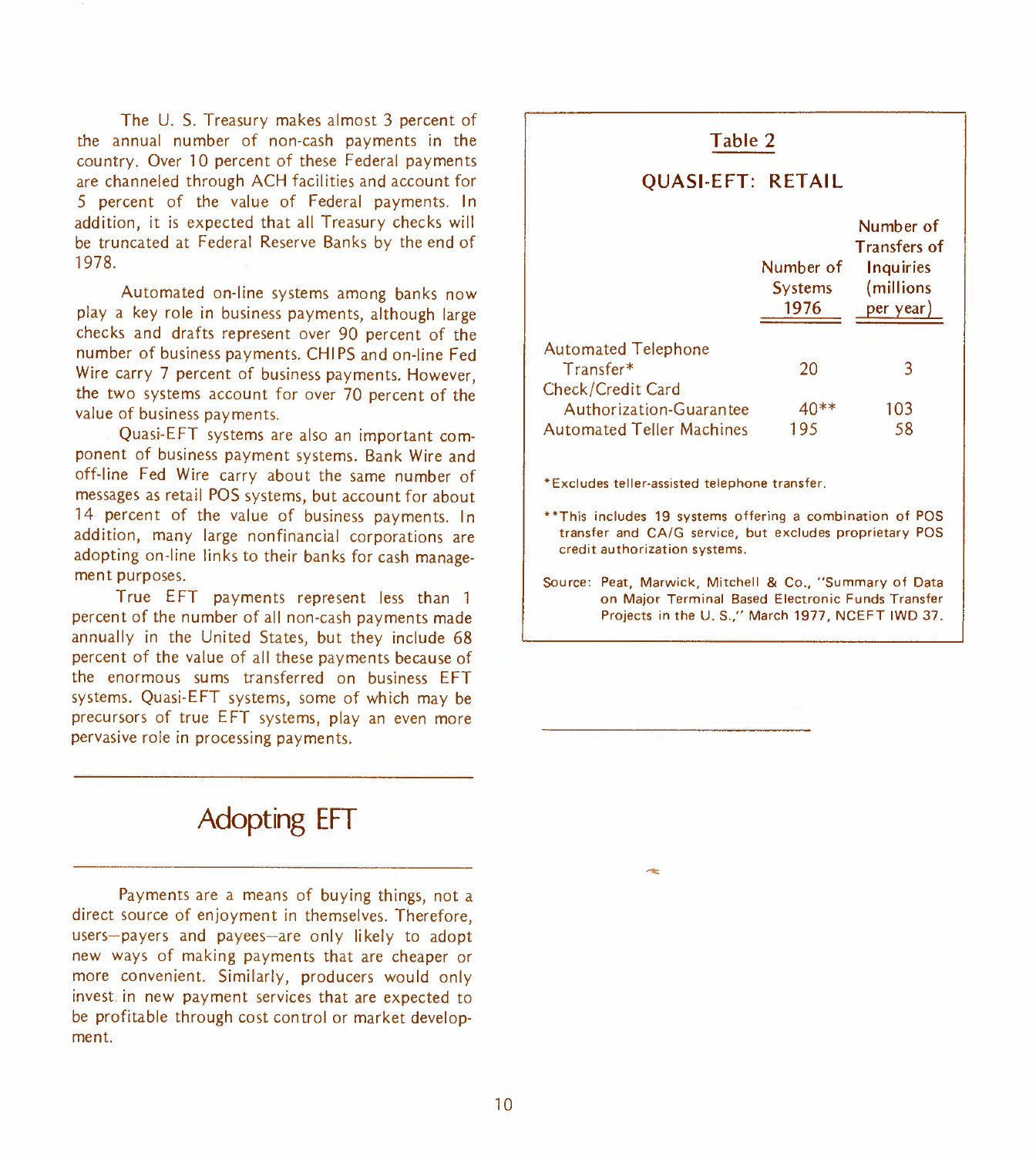Differences in the rate of adoption of EFT systems have been significant. As previously indicated, about 10 percent of business and U. S. Treasury payments but less than 1 percent of retail payments are made on true EFT systems. The lag in adoption of EFT for retail payments is largely the effect of two differences between retail and business or Treasury EFT systems. One difference is in the time, effort, and cost involved in organizing a sufficient number of payers and payees to create a usable payments system. New organizations have had to be created for retail payments, whereas existing organizations have been the basis for business and Treasury payments. The other difference is in the gain that users and producers can expect to realize by shifting payments to new systems. Business payments are for relatively large amounts and therefore provide more incentive for a relatively small number of users to incur the operating costs of an additional payment system. In addition, traditional cash, check, and credit card payments are frequently priced in such a way as to obscure the benefit of retail EFT to some users.

#### **ORGANIZATION**

Organization of payers and payees is a way of dealing with interdependence in payments. Payers and payees are interdependent because both must agree on a means of payment and because the advantage of adopting a new means of payment may depend on the number of other users.

Organization of payment systems takes a variety of forms. For example, governments enforce acceptability of cash to settle debts by defining legal tender. Private clearinghouses are organizations of banks that make check payments more acceptable by standardization of clearing and settlement procedures.

The early success of on-line Fed Wire was due in part to the action of the Federal Reserve, as an organization of member bank users, that eliminated interdependence as an impediment to on-line use of Fed Wire. Even when a bank becomes an on-line user it can still make and receive payments from all other Federal Reserve member banks, on-line or off-line, because Federal Reserve Banks transfer messages between the two modes of transmission. Once an on-line communication system was available for Fed Wire, therefore, a single bank could convert to on-line use unilaterally whenever its volume and cost made the investment worthwhile. Within this framework no new organization or new collective action was required.

Initial CHIPS participants previously were organized as members of the New York Clearing House Association. The CHIPS network accommodated international payments messages among a readily identifiable small group of domestic and foreign banks that had a large daily recurring volume of payments flowing among them. The initial decision to create the CHIPS system required collective action, but the Clearing House organization already existed to provide a vehicle for that action.

Retail POS systems have proved more difficult to organize. In addition, at least for the foreseeable future, POS systems will not eliminate cash, checks, and credit cards. Adoption of a POS system will not supplant present systems and their operating costs. Payers and payees therefore must decide whether investment in an additional means of payment can be justified, and that decision will depend on the number of other users who adopt the system.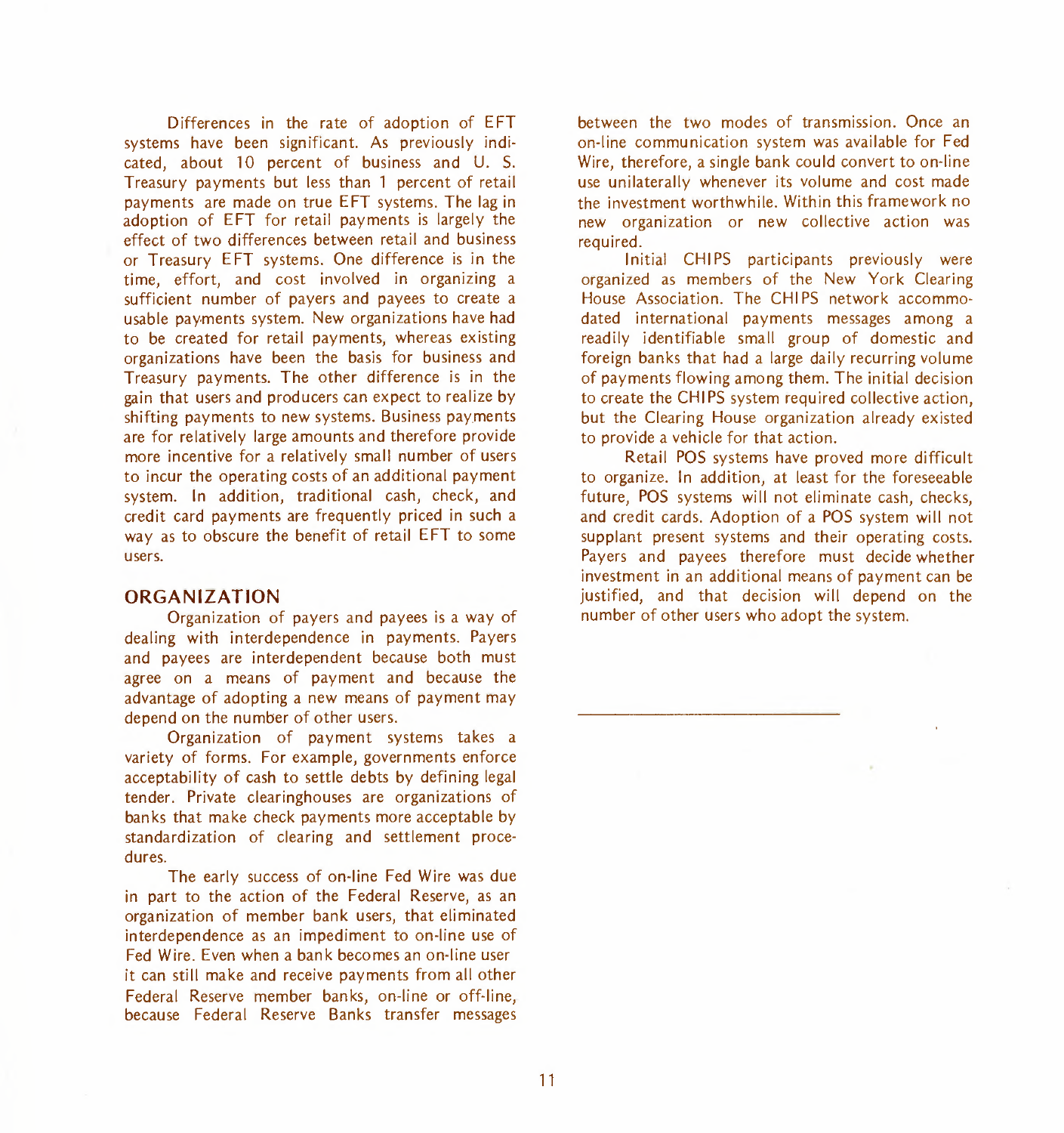Retail POS systems have not been developed by preexisting organizations of banks, and in fact, the antitrust interpretation of such organizations is uncertain. Development of POS systems must bring together a large number of participants with recurring needs to pay one another. This involves identification of locations where both a retailer and substantial number of consumers have a deposit relationship with the deposit institution that installs the terminal system. A single deposit institution in a competitive market is unlikely to have a substantial base of both retailer and consumer depositors. But without a substantial base, low daily volume of transactions makes it difficult for producers and retailers to justify investment in an additional means of payment.

*Developing a Customer Base-POS* developers are exploring various strategies to build the necessary customer base. One means is to identify retailers who serve a sizable number of depositors of a financial institution. Another is to develop a deposit relationship with the customers of particular retailers. The expectation has been that by installing a POS facility in heavily trafficked retail locations-frequently a chain of supermarkets-customers would open a deposit account to take advantage of the POS facility serving that retailer. EFT thus becomes an innovative service marketed to enlarge the customer base for EFT and other financial services.

A variant of this strategy is reflected in widespread nervousness among financial institutions that one of the large general merchandise retailers might develop a deposit-like account, either directly or by affiliation with a deposit institution. These retailers already use POS terminals to manage their proprietary credit relationships with a very large customer base. A deposit-like relation that could be used to make payments to others could provide a serious challenge to the market shares of traditional deposit institutions.

The customer base for POS systems also could be increased without changing consumer deposit relationships through retailer affiliation with several systems. Credit cards provide an example. An independent retailer can affiliate with several credit card companies to assure that all cardholders can charge purchases. Similarly, retailers could hold accounts at a number of institutions with independent POS networks. This has raised the specter of merchants being forced to install a different terminal for each network and has spurred development of a common terminal that could serve all networks and standardization of customer identification devices.

An alternative strategy would organize consumers and retailers in a common POS network shared by a number of deposit institutions. The network could be developed by a special organization like a credit card association or by a deposit institution that markets participation to other institutions. But an organization for sharing presents problems. If a shared system becomes successful, must it admit latecomers who have avoided some of the initial costs? A shared system might welcome latecomers as a means of expanding the customer base. But if not, or if the terms for entrance were prohibitive, what alternative would latecomers have? Some states have enacted legislation that requires statewide sharing. But the Justice Department has objected to mandatory sharing because it might preclude competition among systems before sufficient experience with POS has been gained to determine the feasibility of competitive systems.<sup>9</sup>

<sup>9</sup>For a useful discussion of sharing see *EFT in U.S.*, pp.  $91 - 101.$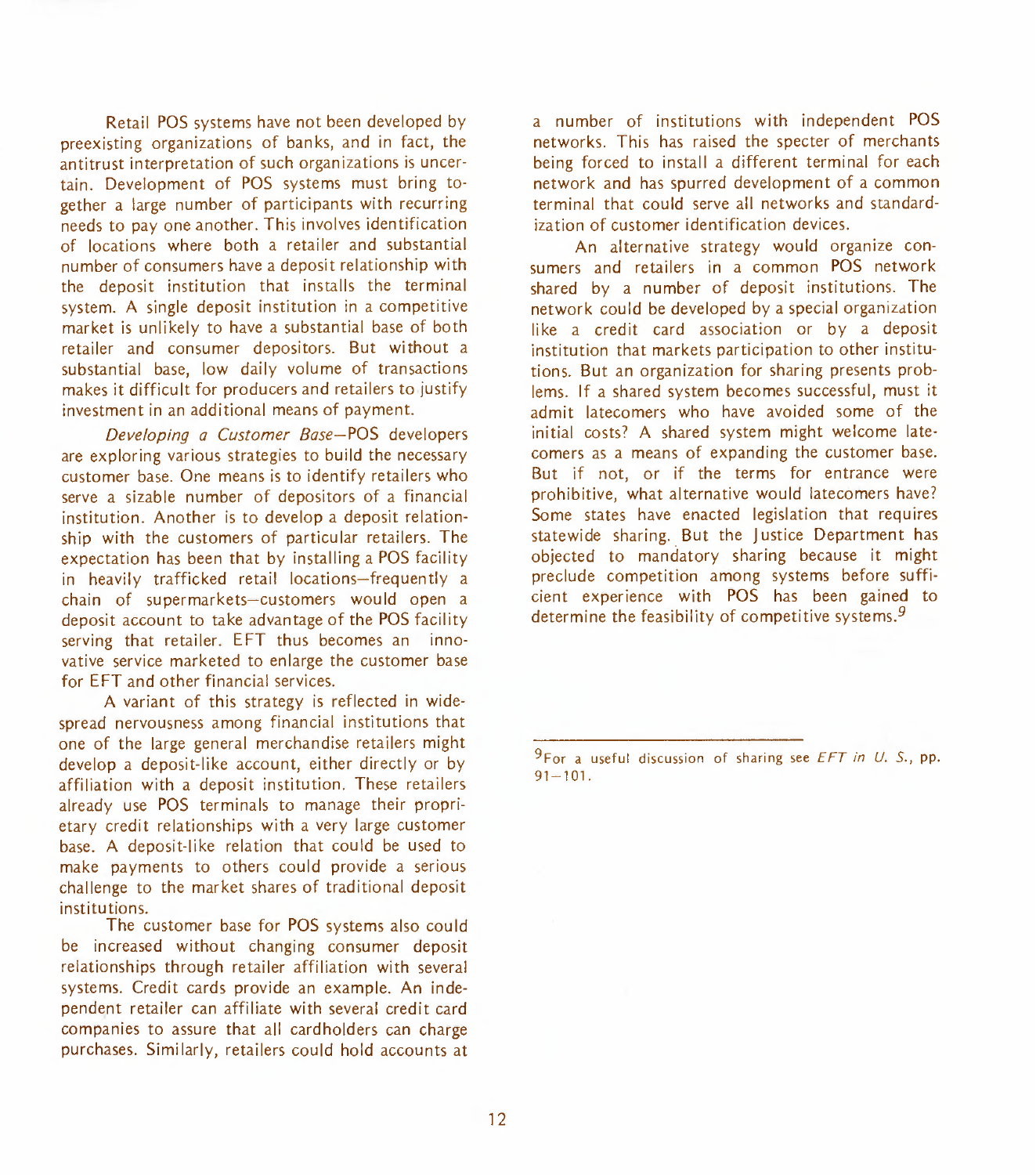In the case of ACHs, the Treasury has surmounted the problem of interdependence more readily than have private users. The Treasury is the only payer whose bank has a nationwide network of branches, the 12 Federal Reserve Banks and their 36 branches and other offices. The Treasury is the common focal point for convincing agency administrators to make required changes in payment procedures and to obtain authorizations from employees, retirees, and beneficiaries for ACH payments. While ACH payments have not eliminated the Treasury's need to prepare and to reconcile paper checks, they have replaced enough checks to make them efficient additional means of payment for the Treasury.

Commercial ACH programs rely on voluntary associations of deposit institutions to direct the organization of payment recipients and thousands of individual payers. The relatively small initial scale of ACH payments within each payer's organization discourages many payers from using an ACH. Firms that already provide a direct deposit arrangement are most likely to be able to justify the cost. For others, the cost of an additional payment system operating in tandem with their cash or check systems may be difficult to justify until a relatively large portion of payments can be routed through an ACH. An additional constraint on ACH payments will soon be eliminated. In the past, commercial ACH use has been confined largely to payments within the geographical area defined by each of the 32 ACHs. Nationwide ACH payments are becoming possible as the Federal Reserve implements inter-ACH clearing and settlement of commercial payments.

Organizing interdependent participants into new payment systems has been easier in some EFT applications than in others. Business systems evolved from preexisting organizations of a limited number of potential users. Treasury ACH benefited from ease of administration and unlimited geographical coverage. But retail POS and ACH systems have had to define and organize potential users in local areas in order to develop systems.

#### **GAINS FOR USERS**

Gains from increased efficiency of EFT systems are scattered among all the participants in the

payment process. Because of the way payments traditionally have been priced, some key participants may not be able to identify a gain from adopting EFT. In particular, prohibition of interest on demand deposits has supported the banking practice of providing payment services which are priced implicitly and indirectly. Businesses and consumers have less incentive to adopt ACH or POS payments because cash, check, and credit card payments carry no explicit price.

*Business Systems-Users* have adopted business EFT systems because on-line systems reduce their costs of monitoring and controlling the progress of large value payments during a banking  $\frac{d}{dx}$ ,  $\frac{d}{dx}$  On-line business payments have a very high dollar value per payment and per user (Table 3). To control float and assure timely delivery, such payments traditionally have been made by wire and messenger-delivered  $check<sup>11</sup>$  Banks that send and receive hundreds of these transfers daily found that the possibility of lost transfers was significant when the messages were received by telephone or telegraph, noted by a clerk,

11The value of one day's interest on the average \$1,700,000 Fed Wire transfer is \$232.88 at an interest rate of 5 percent.

<sup>&</sup>lt;sup>10</sup>One frequently cited reason for the spread of on-line Fed Wire is that the service is free. This is not precisely true. Access to Fed Wire is available only to banks that become members of the Federal Reserve System, and membership is not free. There is a charge of \$1.50 per message for small-value payments; there is no charge for large-value payments regardless of whether the member bank is an on-line or off-line user. Thus, there is no pricing incentive to become an on-line user; users must bear all development and operating costs of on-line use at their end of the telecommunication line. Further, CHIPS, accounting for half of business terminal-based EFT payments, is not provided free. Users bear the entire resource cost of the system, allocated on a per-message basis.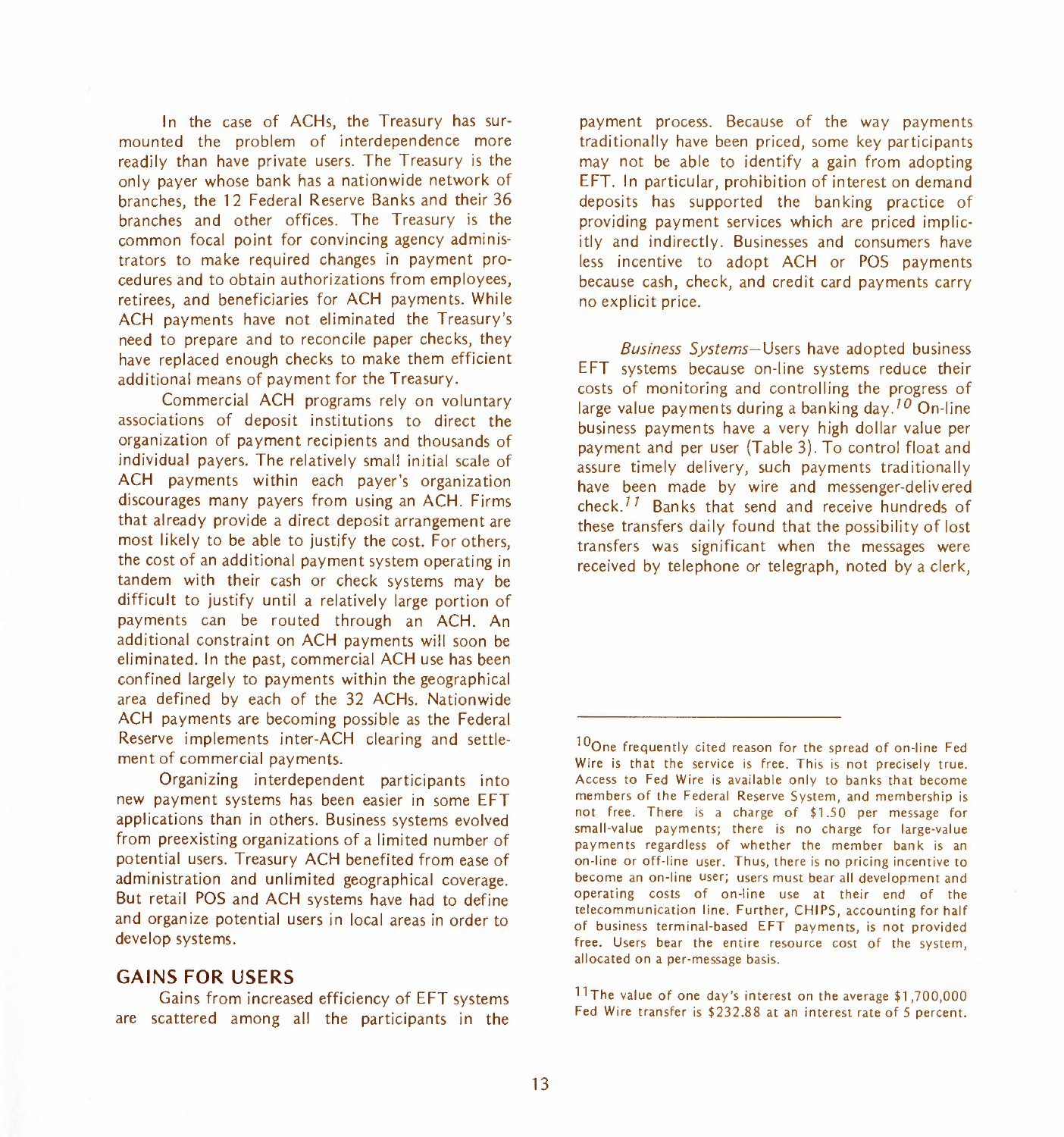### Table 3

#### ACTIVITY IN PAYMENT SYSTEMS IN THE UNITED STATES  $(1976 - 1977)$

|                                                      | Number of End<br><b>Points or</b><br><b>Accounts</b> | Number of<br><b>Transactions</b><br>per Account<br>or End Point<br>per Day | Value of Average<br><b>Transaction per</b><br><b>Account or End</b><br>Point per Day | Value<br>per<br><b>Transaction</b> |
|------------------------------------------------------|------------------------------------------------------|----------------------------------------------------------------------------|--------------------------------------------------------------------------------------|------------------------------------|
| 1. Bank Credit Cards                                 |                                                      |                                                                            |                                                                                      |                                    |
| <b>Merchant Outlets</b>                              | 3,284,444                                            | 1.3                                                                        | 39<br>\$                                                                             | \$29.92                            |
| <b>Active Card Holders</b>                           | 33,956,308                                           | 0.1                                                                        | 1                                                                                    | \$9.75                             |
| 2. ACH                                               |                                                      |                                                                            |                                                                                      |                                    |
| Private Payers                                       | 4,402                                                | 10.8                                                                       | 2,800                                                                                | \$260                              |
| U. S. Treasury                                       |                                                      |                                                                            |                                                                                      |                                    |
| Paying                                               | 1                                                    | 353,288                                                                    | 92,000,000                                                                           | \$260                              |
| Receiving                                            | 7,418,833                                            | 0.05                                                                       | 13                                                                                   | \$260                              |
| 3. Retail Terminal                                   |                                                      |                                                                            |                                                                                      |                                    |
| POS                                                  | 718                                                  | 16.6                                                                       | 497                                                                                  | \$29.92                            |
| Authorization/Guarantee                              | 7,412                                                | 55.4                                                                       | $n.a.*$                                                                              |                                    |
| <b>Automated Teller Machine</b>                      | 2,197                                                | 104.8                                                                      | n.a.                                                                                 |                                    |
| <b>Automated Telephone</b><br>Transfer               | 65,975                                               | 0.2                                                                        | n.a.                                                                                 |                                    |
| 4. Business                                          |                                                      |                                                                            |                                                                                      |                                    |
| <b>Fed Wire</b>                                      |                                                      |                                                                            |                                                                                      |                                    |
| On-line                                              | 379                                                  | 138                                                                        | 235,000,000                                                                          | \$1,700,000                        |
| Off-line                                             | 5,321                                                | 1.04                                                                       | 1,800,000                                                                            | \$1,700,000                        |
| <b>CHIPS</b>                                         | 75                                                   | 635                                                                        | 1,000,000,000                                                                        | \$1,600,000                        |
| <b>Bank Wire</b>                                     | 194                                                  | 61                                                                         | 104,000,000                                                                          | \$1,700,000                        |
| *n.a. - Not available.<br>For sources, see Appendix. |                                                      |                                                                            |                                                                                      |                                    |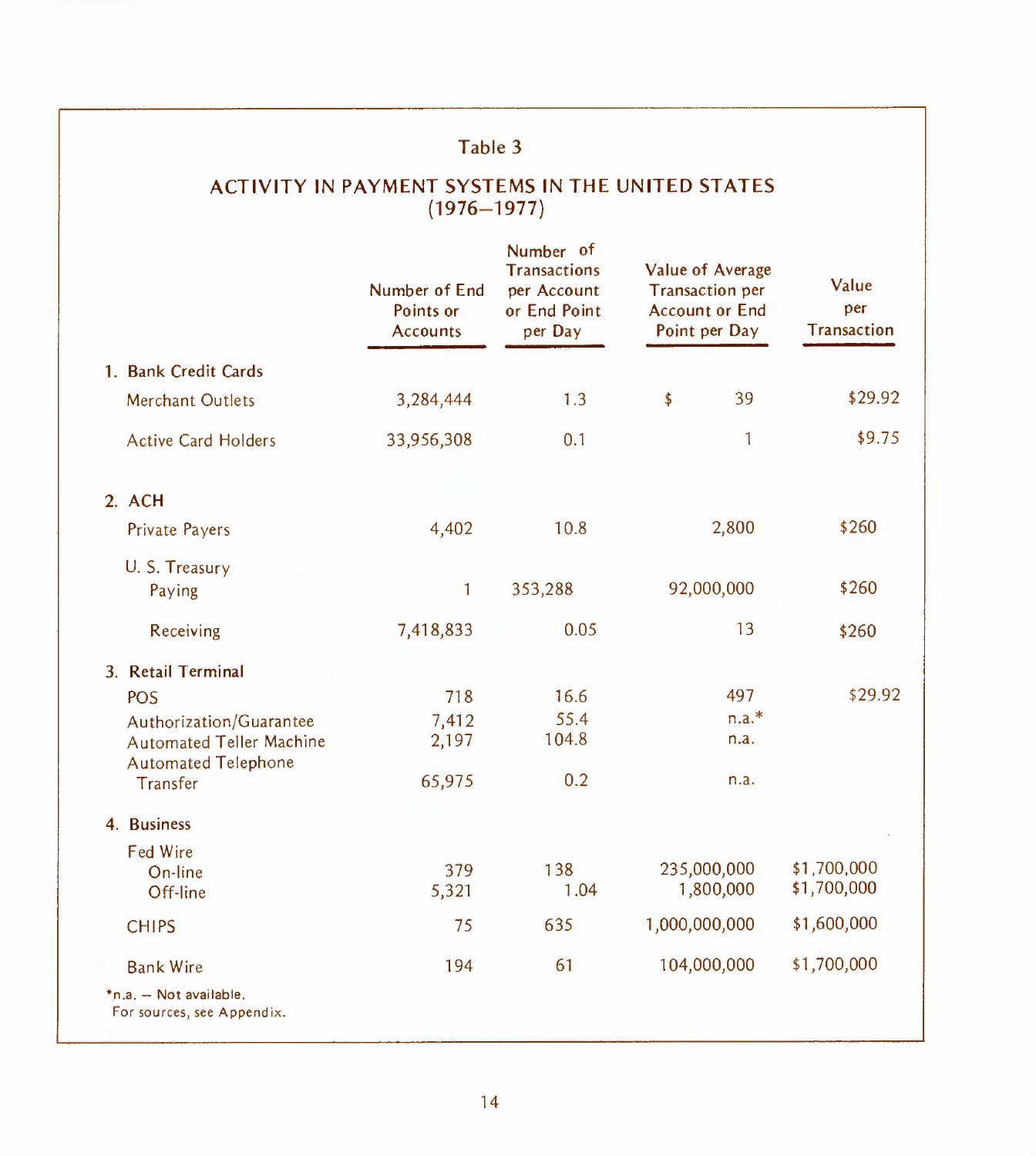and manually processed. Corporate financial officers and bankers alike have been frustrated by the difficulty and expense of finding lost payments in this manual system. Therefore, banks spend more than a million dollars a year for CHIPS and plan to pay an estimated 60 cents per message for the proposed Bank Wire II system.

*Retail Systems: POS-* Retail POS systems currently process only about \$500 per merchant terminal daily as compared to almost \$200 million daily for the average on-line Fed Wire user and \$1 billion daily for the average CHIPS user. Assurance of timely payment through a POS system is of little value when a day's interest, at 5 percent, totals only four-tenths of 1 cent for the average transaction and 7 cents for an average day's payments on a terminal. A POS user would have to benefit from some other feature of the system.

Another benefit might be lower resource costs of producing POS payments, reflected in lower prices to users. Of course, POS systems may not currently operate at lower resource costs. Because most POS systems are new and in large part experimental, it is difficult to evaluate their costs. Still, the cost per transaction on some of these systems has been notoriously high, ranging from \$1.07 to \$3.90 in those surveyed by the NCEFT. On the other hand, analysis of cost data submitted to the NCEFT for 20 retail terminal systems suggested that a POS project would provide a competitive return on investment if revenues or cost savings of 15 cents per transaction could be realized. That is, 15 cents per transaction was an estimate of full operating costs for a POS system.<sup>12</sup> This finding differs from the actual cost experience of POS systems in that actual volume has averaged only about 17 payments per terminal per day (Table 3), while the analysis assumed daily volume of 100 payments per terminal. However, even if producers expected high-volume POS systems to operate at lower resource costs than other payment systems, some users still might not have an incentive to adopt POS.

Retailers might see attractive payment alternatives in POS systems. Automated systems could reduce the costs of processing payments and losses from bad checks and credit cards. Retailers could receive funds faster through same-day or next-day credit for POS transactions. Reduced bank costs for processing POS payments rather than checks and credit card vouchers should be reflected in reduced compensating balance requirements and merchant discounts that would provide an incentive to adopt the lower cost system.

Many consumers would not see the same incentives to adopt POS systems because of the way cash, checks, and credit cards are priced. Free or low-priced checking services are used to attract customers because banks cannot pay interest on checking account balances. In addition, check payments are only deducted from an account when the check has cleared, providing float to the payer. This float is valuable to a consumer who can take advantage of any interest-bearing or interest-saving alternative for the duration of the float.

The value of consumer check processing and float is substantial, costing the banking system about \$7 billion a year for 27.7 billion retail checks.<sup>13</sup> The average individual with "free checking" would receive a value of about \$50 yearly for 15 checks each month that had an average amount of \$76. This value is realized if an account user avoids all account charges and values float at 5 percent.

<sup>&</sup>lt;sup>12</sup>See Russell D. Morris, "Cost and Revenue Requirements of POS Systems," NCEFT Internal Working Document No. 43 (May 1977).

<sup>&</sup>lt;sup>13</sup>Cost is based on 25-cents processing cost per check plus two-day float on payments of \$2 trillion.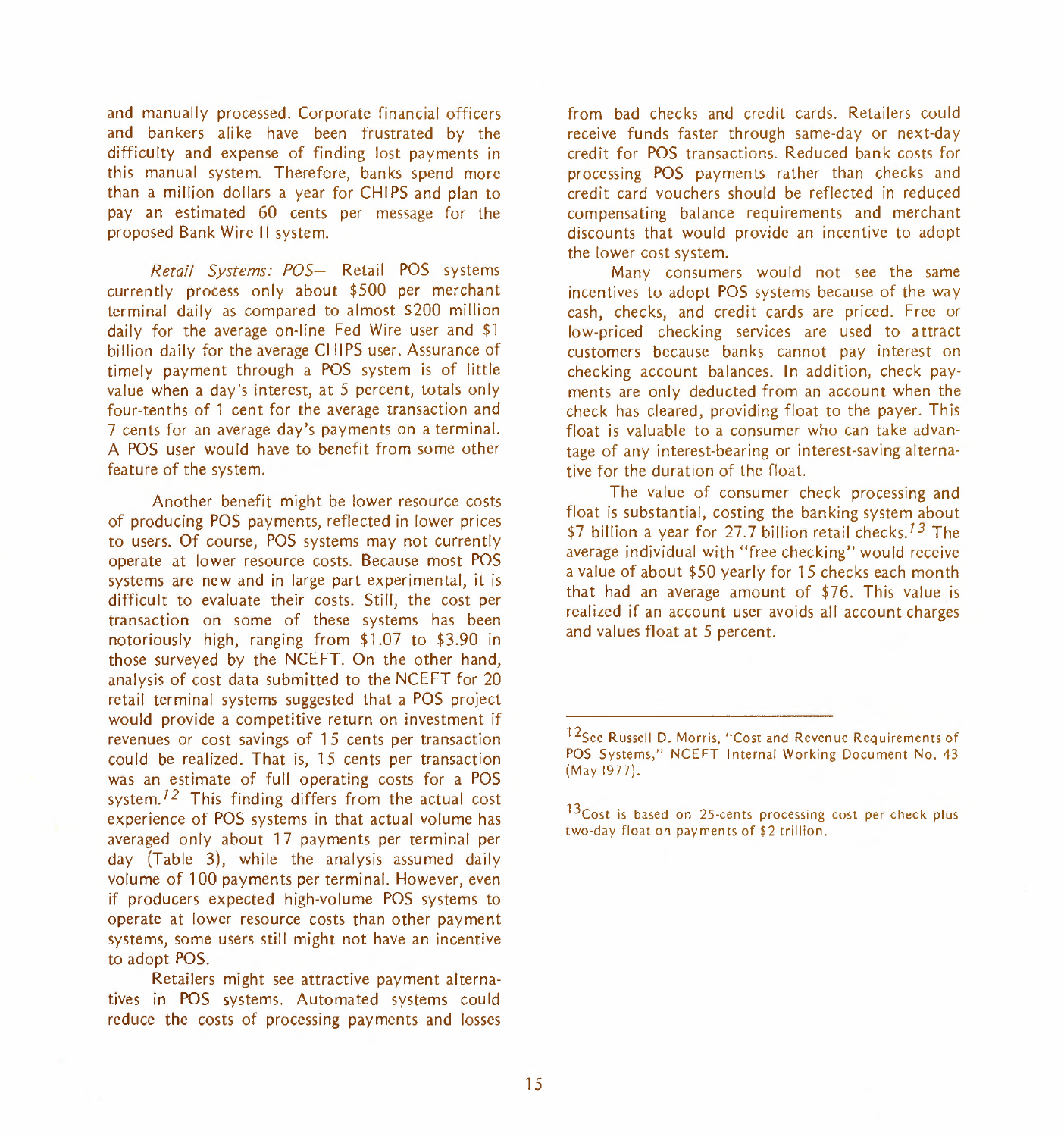The value of consumer credit card processing and float is also significant. A few card issuers levy an annual fee, but in general no per-item charges are involved. Neither is float priced. Interest begins to accrue on unpaid balances many days after transactions take place. Credit card processing and float have a value of about \$700 million in the two major bank card systems.<sup>14</sup> An average bank credit cardholder receives a value of about \$21 per card each year.

Pricing POS services so that consumers would have some incentive to substitute them for check and credit card payments has been handled in several ways in initial POS projects. The convenience of POS has been emphasized, and terminals have been installed in supermarkets where float is a minimal advantage. POS services have been offered on interest-bearing accounts, distinguishing them from checks drawn on noninterest-bearing accounts. And a few deposit institutions have offered a 1- or 2-percent discount on the monthly value of purchases paid for by POS direct debit to customers' accounts. In general, however, it has been difficult to price POS services to make them visibly cheaper than free checks and credit card payments.

*Retail Systems: A* CH-Gains from ACH payments have been harder to realize for retail users than for the Treasury. The Treasury can realize the net sum of gains and losses accruing to the government as payer, as the paying bank, as check-clearing agency, and as ACH operator. Private ACH users find these gains and losses distributed among the corporation arranging payments, its bank, the Federal Reserve Banks, and other banks involved in the check collection process. ACH computer processing and transportation have been provided without charge by the Federal Reserve. But this component of ACH costs is too small to assure the economic feasibility of ACH payments for corporations and banks, in part because the Federal Reserve also provides check-collection services without charge.<sup>15</sup> In addition, the distribution of check payment costs among corporations, their customers, and various banks may be quite different from the distribution of ACH costs. Some redistribution of gains and losses through ACH pricing may be necessary to promote adoption.<sup>16</sup>

Adoption of true EFT payment systems reflects the gains available to users. Business on-line systems create efficiencies from improved control of the flow of large-value payments. The Treasury has been able to realize reduced processing costs by using ACH payments rather than checks. Adoption has been slower in retail payments. Gains from ACH and POS systems can be identified and may be realized by some users and by producers when high volume is achieved. But other users may not have adequate incentive to adopt EFT systems until pricing practices in the payment industry change and payments that are cheaper to produce can show a lower price to users.

#### **GAINS FOR PRODUCERS**

Adoption of retail ACH and POS payments has lagged, and costs have been high. Still, banks, thrift institutions, and independent producers are investing in retail EFT services.

Retail EFT services may yield immediate gains to producers. ACH service or a retail terminal system may attract users who have no deposit accounts or

<sup>14</sup>Cost is based on 50-cents processing costs per item plus 30·day float valued at 5 percent. Processing cost estimates are reported in "The Economics of the Payments System-1976," Division of Federal Reserve Bank Operations, Board of Governors of the Federal Reserve System, 1977.

 $\check{\phantom{0}}$ 

<sup>15</sup>Federal Reserve costs represent about 10 percent of the total cost of processing a check and of processing a Treasury ACH payment.

<sup>16</sup>ACH pricing is currently being discussed by the National Automated Clearing House Association. See NACHA *Quarterly Update* (January 1977), pp. 7-8.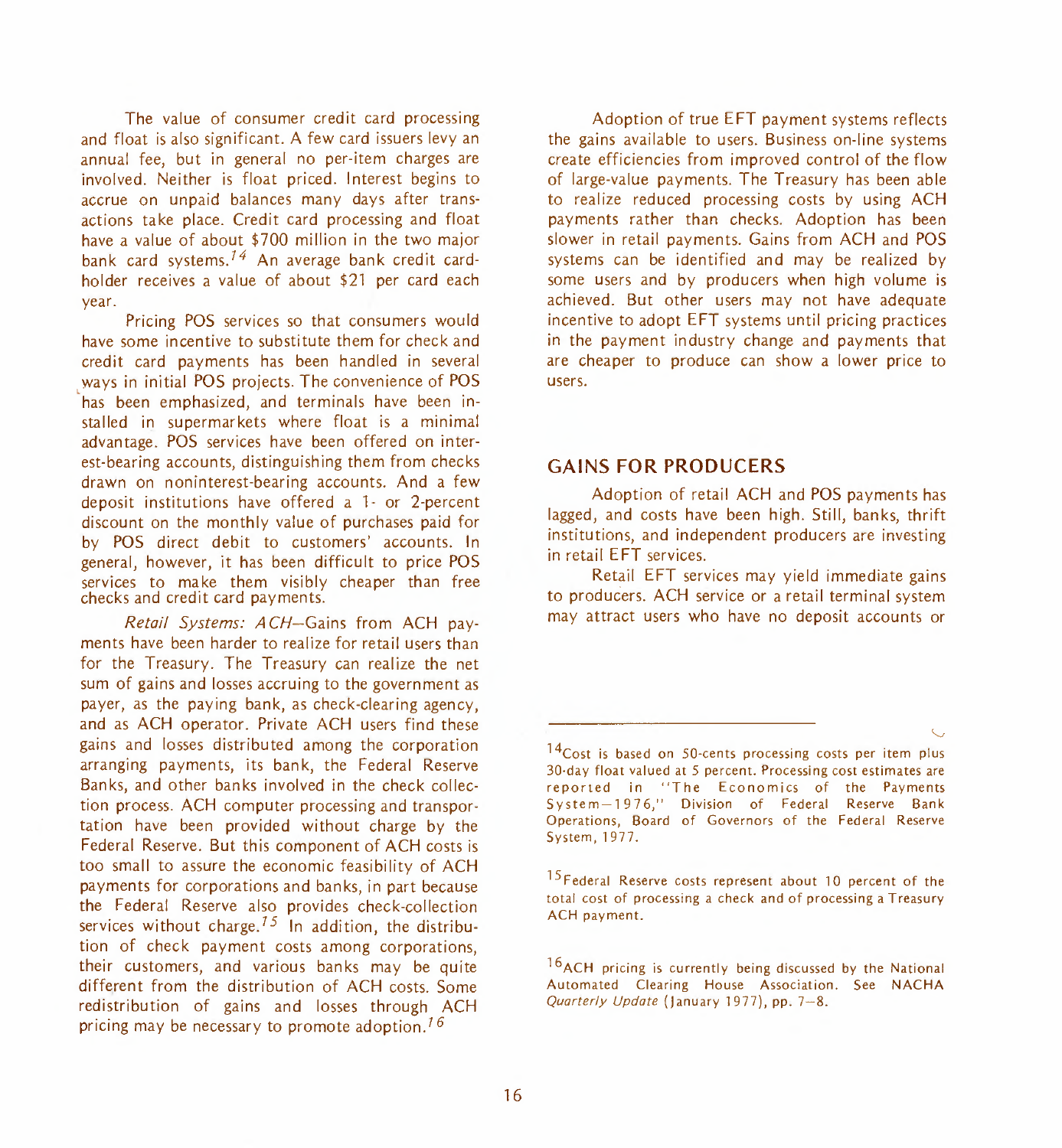who might shift account relationships. The possiblity of capturing recipients' accounts for new Treasury and commercial direct-deposit programs has probably been an important factor spurring ACH participation. Some POS system developers expected to reap a larger market share from shoppers attracted by the new payment alternative, although experience frequently has proved disappointing. Also, electronic networks may reduce costs even when they provide only quasi-EFT services that do not actually connect retail payers and payees. Automated teller machines (ATMs), for example, can reduce the volume of "on-us" checks cashed over-the-counter and written to cover loan payments, thereby eliminating costly processing.

Nevertheless, high costs and low volume in present EFT retail systems suggest that investment decisions are being based on expectations of profitability over a longer period. Entrepreneurs may expect much more intensive reliance on EFT systems in 10 to 20 years. This expectation can be supported by the fact that business and Treasury systems already are secure within the payment mechanism. Furthermore, the declining cost of technology is likely to promote additional EFT development. An institution may decide to develop EFT services now rather than wait and react to the innovations of competitors. Technical and marketing systems can be "debugged;" personnel and organizational development for an electronic future can be initiated; market positions can be molded by developing customer habits and account relationships. This long-run developmental view in part explains the variety of POS strategies for organizing payers and payees and the growing number of true and quasi-EFT systems being introduced for retail payments.

### **The Future Environment for EFT**

Market forces have promoted EFT. Experimental introduction and competitive reaction will continue to guide investments in EFT systems, but subject to two important environmental influences: changes in regulation and in technology.

#### **REGULATION**

Deposit and asset specialties of banks and thrift institutions defined by national chartering and regulatory agencies in the 1930s limited the institutional "territory" within which deposit institutions would compete. Banks would issue payment accounts and thrifts would not. But thrifts have acquired NOW account powers in New England and offer similar non-interest-bearing accounts in a few other states. They can offer interest-bearing electronic payment accounts everywhere. Commercial banks can offer interest-bearing telephone payment accounts, but their ability to offer electronic payment accounts is otherwise restricted by branching regulations that do not apply to thrifts and by the prohibition of interest on demand deposits.

*Branching-Electronic* payment instructions replace customers' trips to the bank. An ACH can be a substitute for maintaining a banking office convenient to people receiving paychecks or government income payments. Because POS terminals or ATMs can substitute for banking offices, terminals might be subject to the same regulations as branches.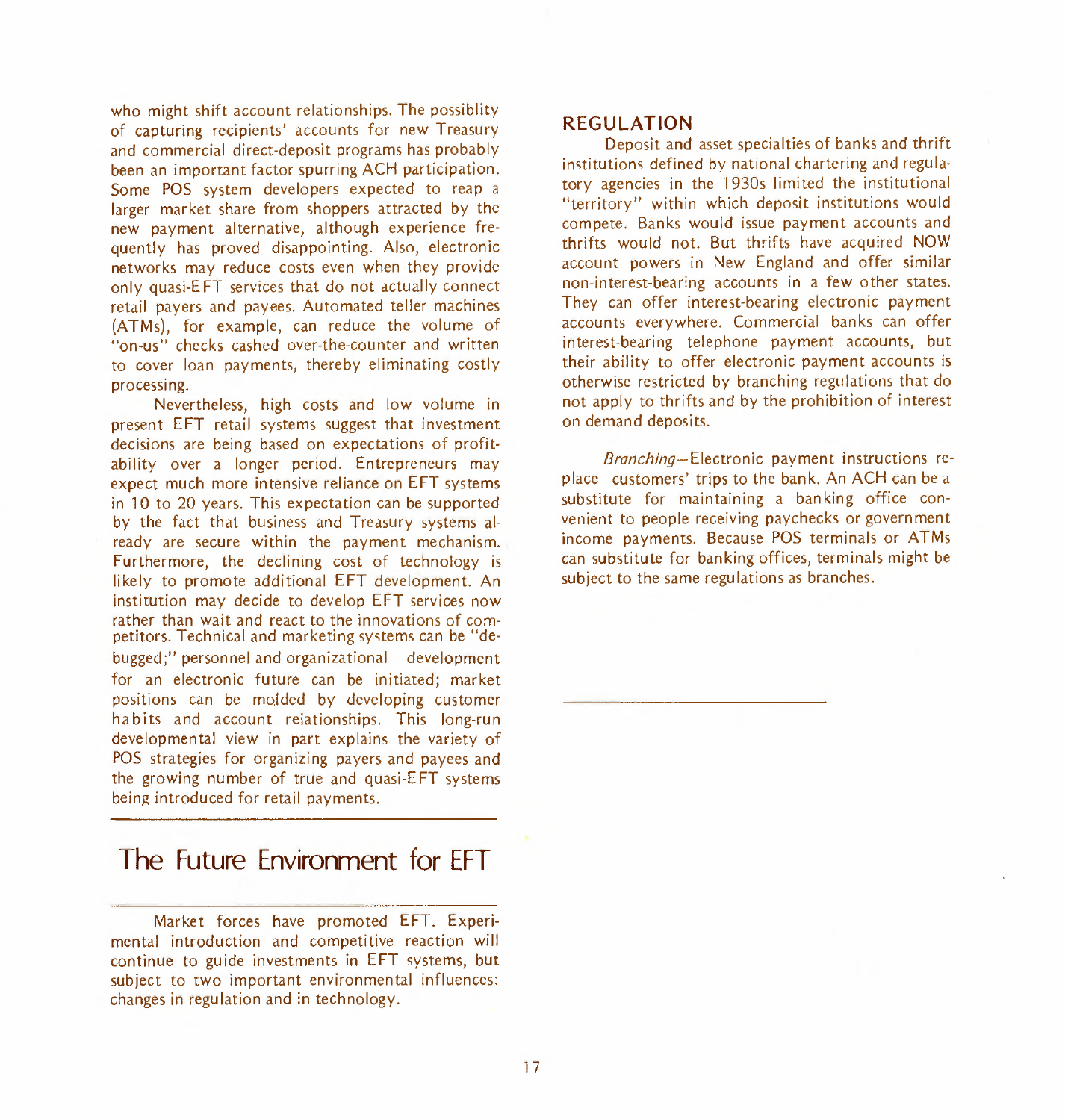In 1974 the Comptroller of the Currency ruled that branch applications were *not* required for national banks that establish terminals. But, two years later, the Supreme Court let stand a lower court ruling that, in effect, a terminal *is* a branch. Many states have legislated that terminals are *not* branches. But the Supreme Court in 1969 held that Congress intended national and state banks to compete on equal terms with respect to branching, thereby requiring national banks to follow state bank branching regulation.

Unlike commercial banks, federal savings and loans and credit unions are not subject to such uncertain branching regulations. Therefore, the branch-terminal distinction has not been a crucial constraint on thrifts. If terminals are branches, then thrift institutions will be in a better position than banks to market certain retail EFT services. But if terminals become clearly distinguished from branches by regulation or legislation, then both banks and thrifts might be subject to new regulatory guidelines on establishment of terminals. No matter how this regulatory issue is resolved, it will clearly influence future organization of the EFT market.

One other thing is clear. Consumer telephone bill-paying services and corporate cash management on-line networks effectively provide national, if not international, payment service to account holders who have telephone or computer terminal connections to their deposit institutions. EFT systems can operate in a national and international market, making regulatory restrictions on branching increasingly irrelevant.

*Interest on Checking Accounts-Commercial* banks offer checking accounts, but can't pay interest on them. They pay interest on savings accounts, but can only offer telephone payment services on them. Thrifts pay interest on accounts and offer both telephone and POS transfer service, but can only offer check-like payment services in New England and a few other states.

EFT is one source of pressure to alter these regulatory distinctions. Banks could compete more effectively with thrifts' POS service if banks could offer interest-bearing payment accounts with both

check and POS payment features. Thrifts could compete more effectively with banks' check service if they could do the same. Payment of interest on demand deposits and nationwide NOW account authority would promote a common framework within which to offer interest-bearing payment accounts that might be extended to POS facilities. But if regulation of interest payments changes, the future environment for EFT will change. Not only the competitive standing of bank and thrift deposit accounts, but also the competitive cost situation of banks and thrifts would be affected indirectly for both electronic and paper payment services.

Paying interest on all payment accounts would promote "unbundling," or explicit pricing of payment services that banks have offered in lieu of interest. Explicit pricing of payment services would concentrate pressures for change on regulations that affect the cost of producing those services. This pressure is likely to be extended to the regulatory framework governing the present operation of the payments-clearing mechanism which makes costs of production for some kinds of payment or for some kinds of institutions lower than for others.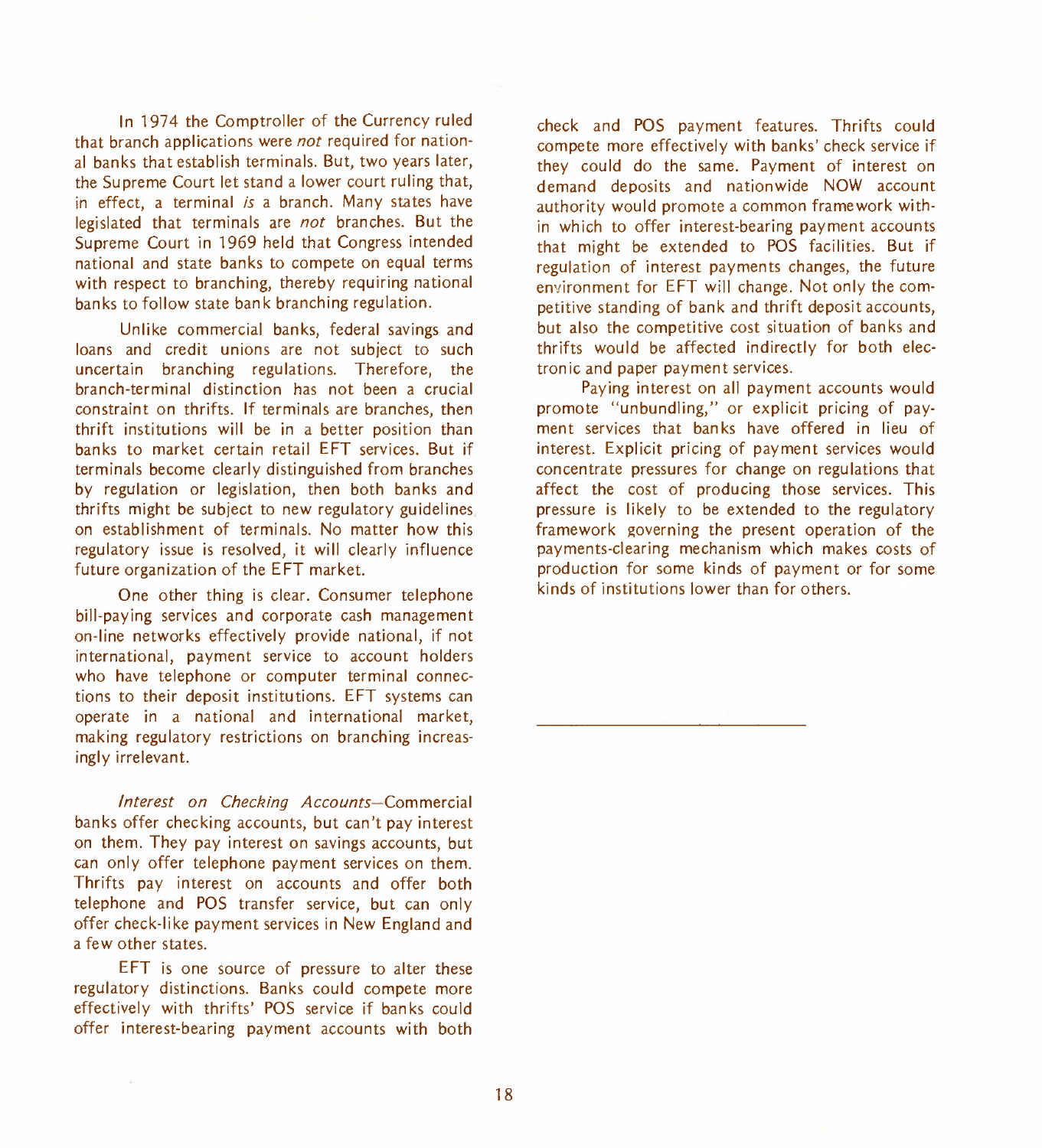Federal Reserve Banks clear an estimated 57 percent of all interbank checks collected annually. The collecting bank pays no direct charge for this service, whether it is a member bank with complete access to nationwide Federal Reserve check-clearing service or a non-member bank with access only to local clearing service. Federal Reserve Banks do not charge for ACH processing and delivery, and access is available to any bank or thrift institution. Fed Wire service is provided only to member banks and at no charge (except for small transfers).<sup>77</sup> Thus, the Federal Reserve provides payment services without charge to various groups of deposit institutions, ranging from all deposit institutions in some cases to member banks only in other cases. Institutions that complete payments in other ways, such as POS systems, private ACHs, CHIPS, and Bank Wire, must share costs. These differences among types of payment and institution would prevent potential users of alternative payment methods from recognizing true cost differences even if unbundling led to competitive per-item pricing of payments to users. Both the Justice Department and the NCEFT have supported the view that the Federal Reserve should charge for clearing services and make them available to nonmembers.

Charging for Federal Reserve clearing services would focus pressures for change on reserve requirements. Banks that are members of the Federal Reserve System face reserve requirements that are more costly than analogous requirements imposed by other regulators on non-member banks and thrifts. Member bank access to free clearing services is an important, though only partial, offset to the reserve requirement cost differential. Charging for clearing services would increase the cost burden of membership and focus pressures for change on reserve requirements. Interest might be paid on reserves, comparable reserve requirements might be developed for non-member deposit institutions, or member bank reserve requirements might be lowered after reduction of statutory minimum levels.

Regulatory change promoting interest on payment accounts, unbundling, and equalized access and cost of Federal Reserve services would have several effects on EFT. Pricing of checks and EFT services would allow producers to promote EFT use by price incentives. Producers themselves would have a basis for promotion of EFT service if costs of clearing and settlement were lower for electronic payments than for checks and credit cards. Banks and thrifts would move toward comparable positions in providing EFT services.

Future development of EFT and the organization of markets for deposit and payment services are inextricably bound up with complex financial regulations. Regulatory changes are likely to affect opportunities for individual deposit institutions to introduce EFT services and position themselves in financial markets.

#### **TECHNOLOGY**

The most recent ABA automation survey (1975) found that 90 percent of banks were computerized to some degree, including 85 percent of banks smaller than  $$100$  million in deposits.<sup>18</sup> Automated customer services were being offered or

<sup>17</sup>Technically, access is granted to member banks and Edge Act subsidiaries and to the Treasury, foreign central banks, and international institutions for which the Federal Reserve is fiscal agent.

<sup>18&</sup>quot;Changing Face of Automation," Banking 67 (September 1975): 32.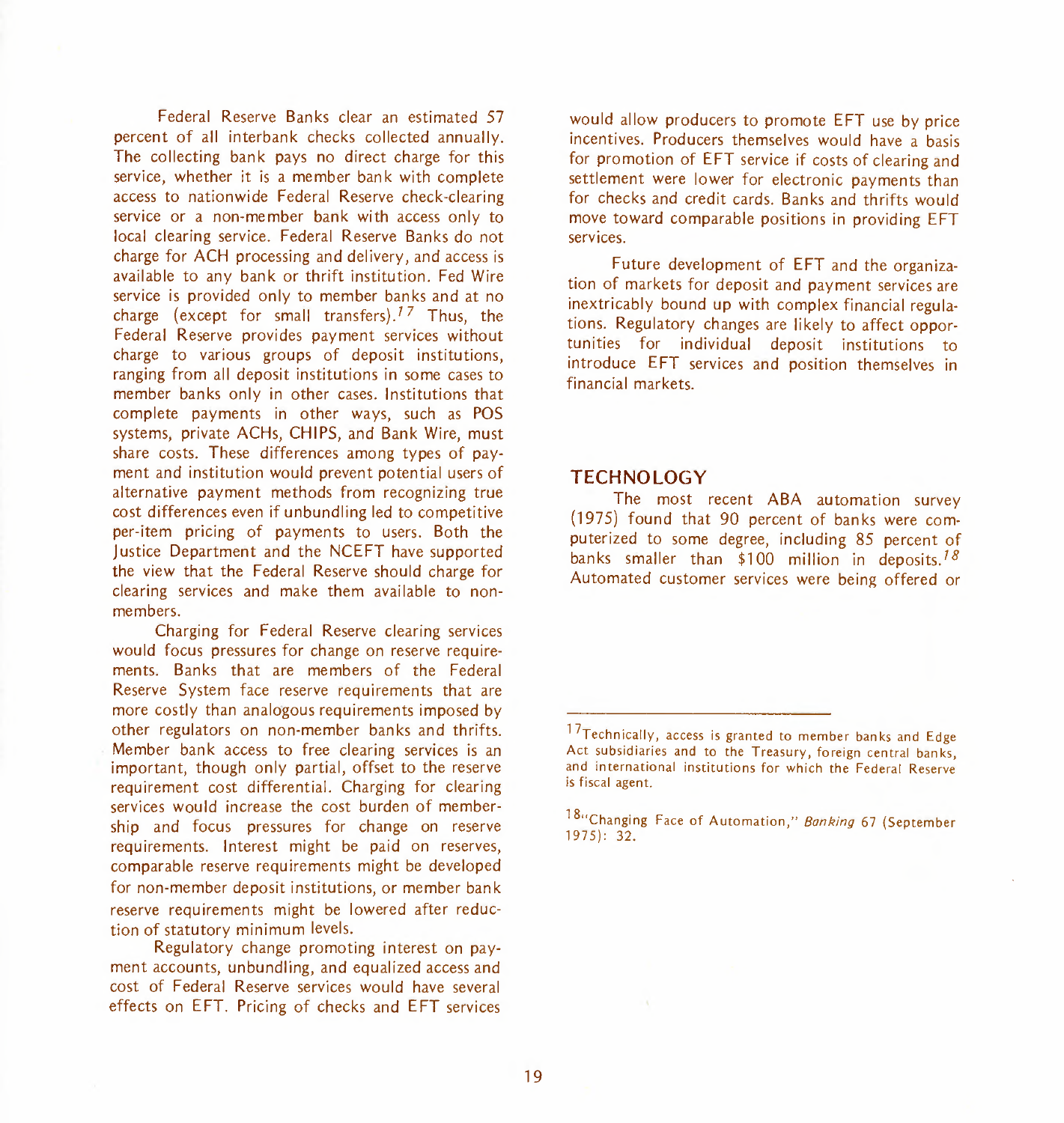planned by 98 percent of large banks (over \$500 million in deposits), 83 percent of medium-sized banks (\$100-\$500 million in deposits), and 34 percent of small banks. However, most of these automated services were *not* EFT systems, but primarily payroll processing and correspondent services.

Most commercial banks have not yet built EFT services on their existing automation foundation, although electronic payment systems have gained acceptance since  $1975$ .<sup>19</sup> Growth of EFT banking services, therefore, will result from the investments of many individual banks in computer and telecommunication technology. Decisions to invest will be influenced by the cost of that technology, access to it, and the technological strategies employed.

Computer costs in general are expected to decline into the 1980s. In a world of inflation, computers stand out because their undeflated prices, averaged over a wide array of services, have been declining for years. Some estimates suggest that this decline in costs has been proceeding at a rate close to 30 percent a year.<sup>20</sup> This trend is expected to continue into the next decade even without any fundamental breakthroughs that would solve presently foreseen limitations on computer technology. EFT costs may not parallel these declining prices because they emphasize telecommunications, where tariffs will play an important role in operating costs. However, the real cost of acquiring EFT capability directly and from system vendors will surely continue to decline in coming years.

Access to EFT technology is within reach of all banks. ACH receiving banks need not have any technological sophistication because items can be received in paper form. ACH originating banks must be able to prepare magnetic tapes, but service bureaus and correspondent banks will provide this service. In addition, direct wire communication may soon eliminate any requirement for magnetic tape receiving or originating capability. The technology for corporate cash management is available from vendors who now provide packages that banks may use to enter the market. Hardware, software, and marketing programs for operating retail terminal systems are available, and some existing networks market participation in their computer systems.

In its current state EFT differs substantially from the single nationwide network of computers and terminals envisioned a decade ago. Existing EFT and quasi-EFT systems provide a menu of different services that banks might produce. Banks may make investment decisions that treat each service as an independent addition to their product lines. This piecemeal approach to EFT investment may be best, especially for short-lived investments and for banks that must rely on outside vendors to acquire expertise. But it may create problems. Customer activities on separate systems may be costly to consolidate. Hardware, software, and marketing efforts may overlap. A bank may become technologically locked in to service designs made obsolete by regulatory or competitive changes.

20See Rein Turn, *Computers in the 80's* (New York: Columbia University Press, 1974).

<sup>19</sup>For example, two-thirds of the retail terminal projects covered in the 1976 NCEFT survey began operating in either 1975 or 1976, including 90 of the 172 ATM projects and 88 of the 95 non-ATM projects.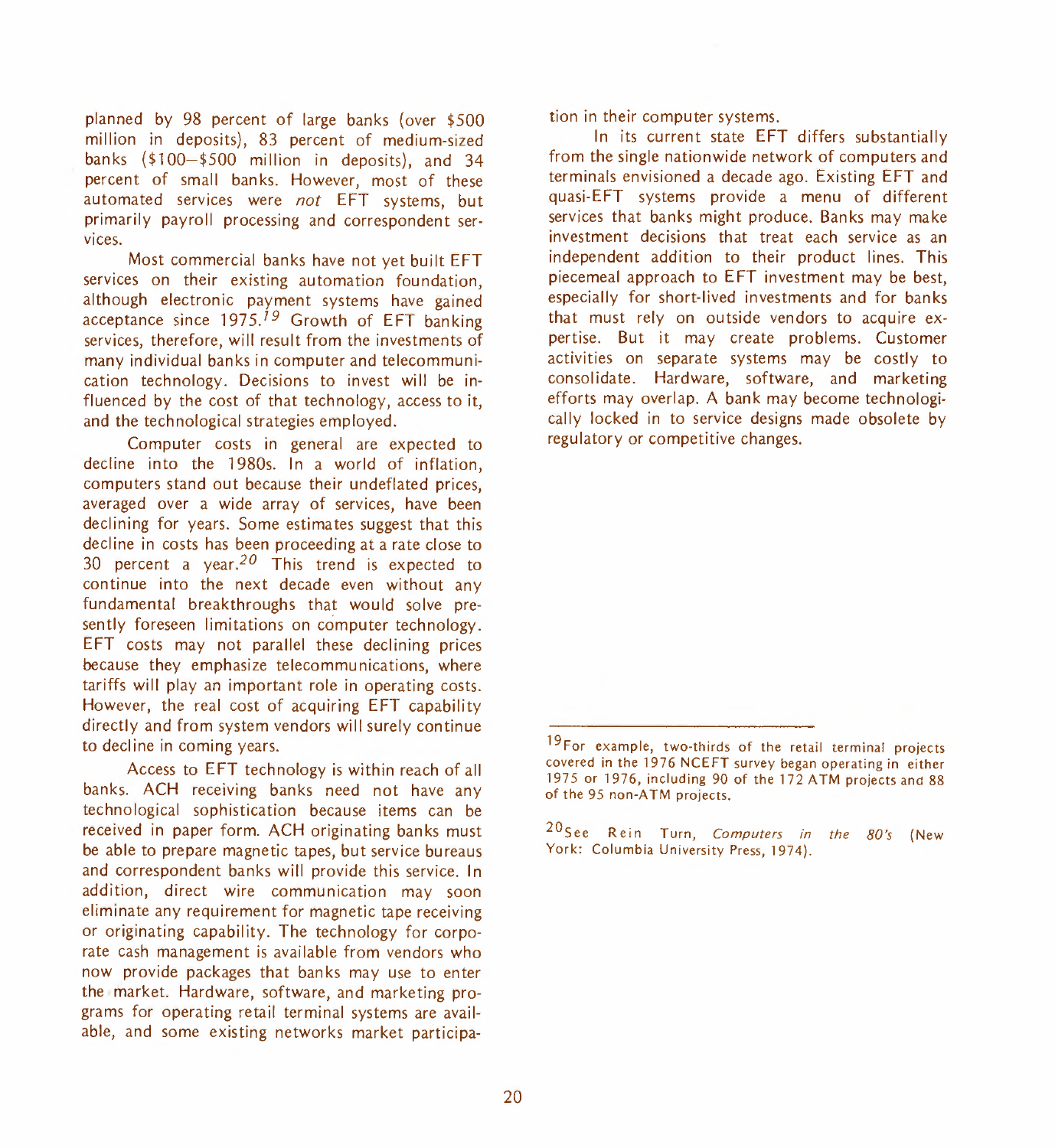An alternative approach would require looking at EFT as an integrated technological foundation of computer, communication, and other capabilities, plus specific enhancements to provide a flexible line of services. These services would not be restricted to EFT because application of computer and telecommunication technology is a process common to all aspects of banking organizations. The major difference between this and a piecemeal approach to EFT is that it requires integrated long-range planning involving the whole bank. But this may be the best way for any institution to pursue long-run profitability in the midst of technological and institutional turmoil.

The costs of EFT are declining and access to the technology is open. The approach banks take to investment in that technology will playa significant role in determining future EFT services. Banks may invest in computer and telecommunication systems embodied in currently available EFT designs, replicating present services over a growing number of local markets. Or banks may invest in systems that have flexibility for experimentation with new EFT designs, expanding the range of future services.

## **Concluding Observations**

EFT has become more than an experimental application of computer and telecommunication technology in the payment system. In some sectors of the economy it is an essential way of conducting business, while in other sectors it is one among many ongoing changes in the financial structure that does not yet have a predictable outcome.

EFT also involves much broader questions than those of organization and pricing of viable payment systems. Replacement of paper documents with electronic impulses is prompting redefinition of such parameters of economic life as documentation of transactions, security of funds from fraud and theft, and privacy of records. These are not just issues of EFT, but issues of a modern computerized society.

Investments in EFT systems will continue as these parameters are redefined and producers find profitable innovations that provide cheaper and more convenient payment services to payers and payees.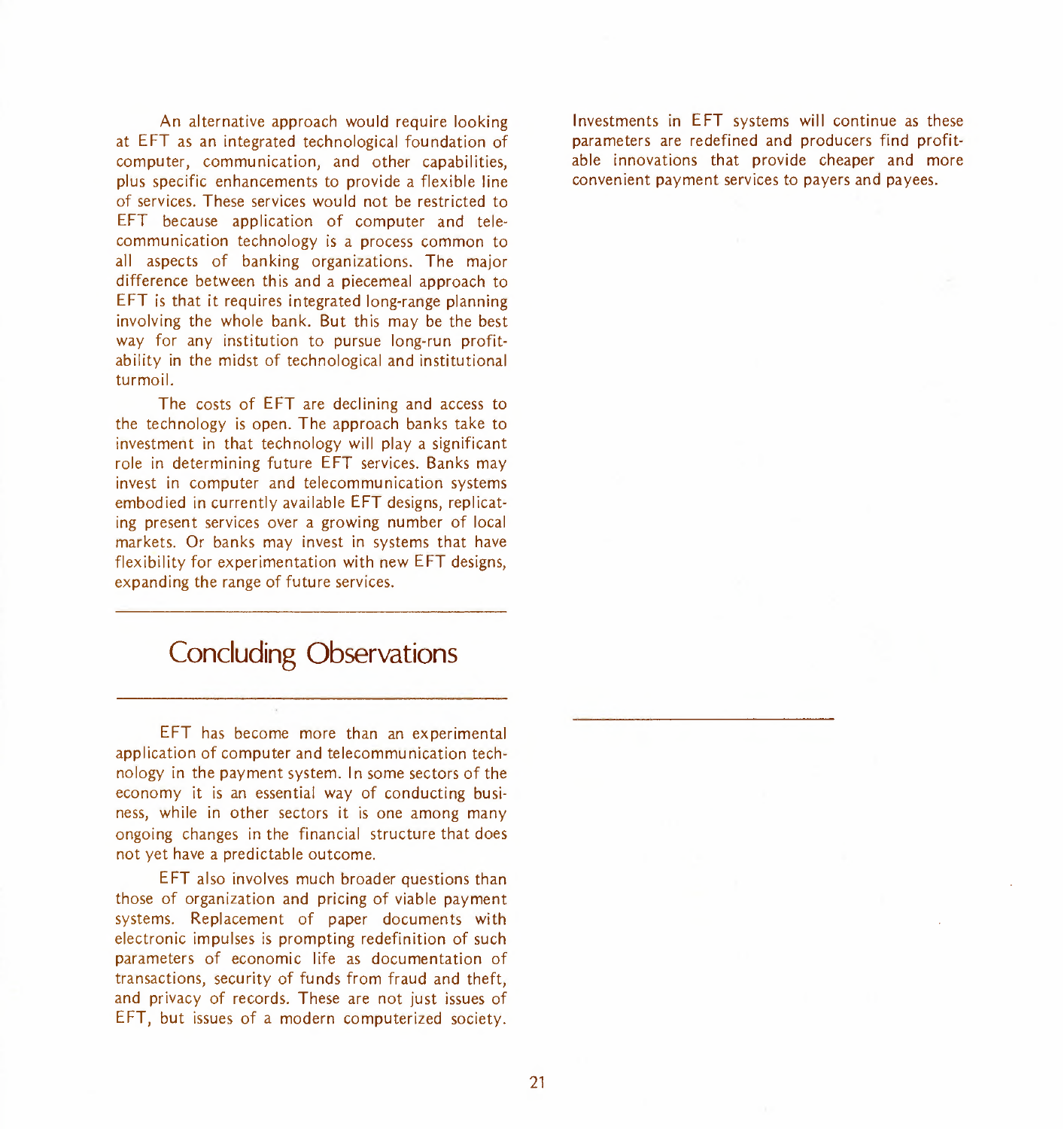#### **APPENDIX**

#### Number and Value of Payments

1. Checks: The NCEFT estimated that about 28 billion private checks were written in 1976, based on a recent FDIC study. These are allocated between retail and business payments using the A. D. Little finding (based on a 1966 Bank Administration Institute small survey) that 1 percent of checks written are for amounts in excess of \$10,000. These large-value checks are reported as business payments and the other 99 percent are reported as retail payments. U. S. Treasury checks collected by the Federal Reserve Banks numbered 768 million in 1976.

Value of check payments is imputed by valuing total non-Treasury checks at the \$376.05 per-check amount of checks cleared through the Federal Reserve in 1976. Large-value checks account for 80 percent of the value of check payments, according to the same Little report. U. S. Treasury check value is the value of Treasury checks collected by the Federal Reserve in 1976.

2. Credit Cards: The NCEFT estimated 5 billion credit card payments in 1976. Visa and Master Charge volume, reported in the ABA *Bank Card Letter,* was deducted from the total to derive non-bank card value.

Value of credit card payments was reported to be \$71 billion by the NCEFT. Bank card value, reported in the same ABA source, was deducted to determine non-bank card volume.

3. ACH: Volume of U. S. Treasury and commercial ACH payments is reported in the NACHA *Update.*

Value of ACH payments is based on a surveyor average per-item value of Treasury ACH payments, excluding revenue sharing, at the Federal Reserve Banks of Boston, Cleveland and Atlanta. Commercial items are valued at the same per-item amount.

4. POS: Volume of POS payments is an annualized number of transactions per terminal times the number of terminals in use, reported in the NCEFT survey conducted by Peat, Marwick and Mitchell in 1976. Both number of terminals and per terminal volume are for POS systems that do not include a check authorization/guarantee service because separate item counts are not provided for payment and authorization/guarantee in combined systems.

Value is imputed using the per-item value of bank card payments.

5. Wire Systems: Volume and value of transfers on Fed Wire, Bank Wire, and CHIPS were obtained from the respective organizations. On-line Fed Wire volume is a Federal Reserve staff estimate, valued at the average per transfer value of all Fed Wire payments.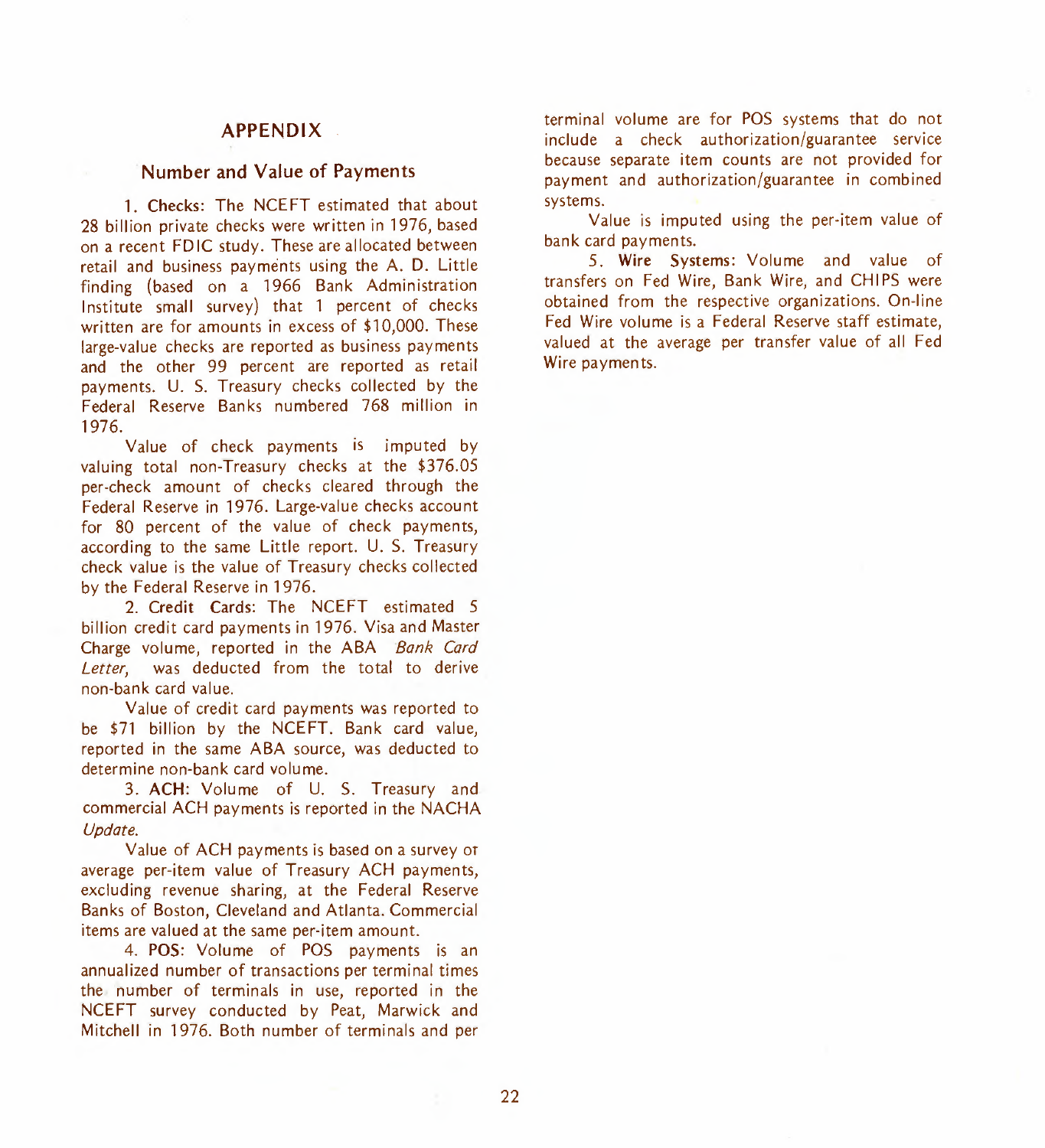## **Comparative Statement of Condition**

| <b>ASSETS</b>                                                                                            | Dec. 30, 1977                                          | Dec. 31, 1976                                                |
|----------------------------------------------------------------------------------------------------------|--------------------------------------------------------|--------------------------------------------------------------|
| Gold Certificate Reserves<br>Special Drawing Rights Certificates<br>Federal Reserve Notes of Other Banks | 933,870,100<br>S<br>107,000,000<br>$-0-$<br>39,702,072 | 939,388,200<br>\$<br>103,000,000<br>63,793,713<br>46,208,019 |
| Federal Agency Obligations - Bought Outright<br>U.S. Government Securities:                              | 1,550,000<br>669,970,000                               | $-0-$<br>560,153,000                                         |
|                                                                                                          | 3,478,894,000<br>4,227,966,000                         | 3,180,233,000<br>3,955,325,000                               |
|                                                                                                          | 740,668,000<br>8,447,528,000                           | 554,496,000<br>7,690,054,000                                 |
|                                                                                                          | 9,119,048,000                                          | 8,250,207,000                                                |
| Cash Items in Process of Collection                                                                      | 460.882.397<br>22,825,499                              | 604,290,443<br>24.054.463                                    |
| Interdistrict Settlement Account                                                                         | 140,423,451<br>(41, 750, 722)                          | 130,151,006<br>215,460,395                                   |
|                                                                                                          | \$10,782,000,797                                       | \$10,376,553,239                                             |

#### LIABILITIES

|                                                                                                                                                                                                                                | 7,986,742,657<br>\$. | S<br>7,382,250,855 |
|--------------------------------------------------------------------------------------------------------------------------------------------------------------------------------------------------------------------------------|----------------------|--------------------|
| Deposits:                                                                                                                                                                                                                      |                      |                    |
| Member Bank - Reserve Accounts                                                                                                                                                                                                 | 1,649,739,882        | 1,327,438,555      |
| Due To Other FR Banks - Collected Funds                                                                                                                                                                                        | $-0-$                | 26,468,675         |
| U.S. Treasurer - General Account                                                                                                                                                                                               | 450,724,792          | 788,564,949        |
|                                                                                                                                                                                                                                | 23,710,200           | 20,505,900         |
|                                                                                                                                                                                                                                | 43,822,984           | 40,758,742         |
|                                                                                                                                                                                                                                | 2,167,997,858        | 2,203,736,821      |
| Deferred Availability Cash Items                                                                                                                                                                                               | 361,023,439          | 549,153,562        |
|                                                                                                                                                                                                                                | 92,199,543           | 72,983,501         |
| Total Liabilities                                                                                                                                                                                                              | \$10,607,963,497     | \$10,208,124,739   |
| CAPITAL ACCOUNTS                                                                                                                                                                                                               |                      |                    |
|                                                                                                                                                                                                                                | 87.018,650           | 84,214,250         |
| Surplus to a control of the control of the control of the control of the control of the control of the control of the control of the control of the control of the control of the control of the control of the control of the | 87,018,650           | 84,214,250         |
| Total Liabilities and Capital Accounts                                                                                                                                                                                         | \$10,782,000,797     | \$10,376,553,239   |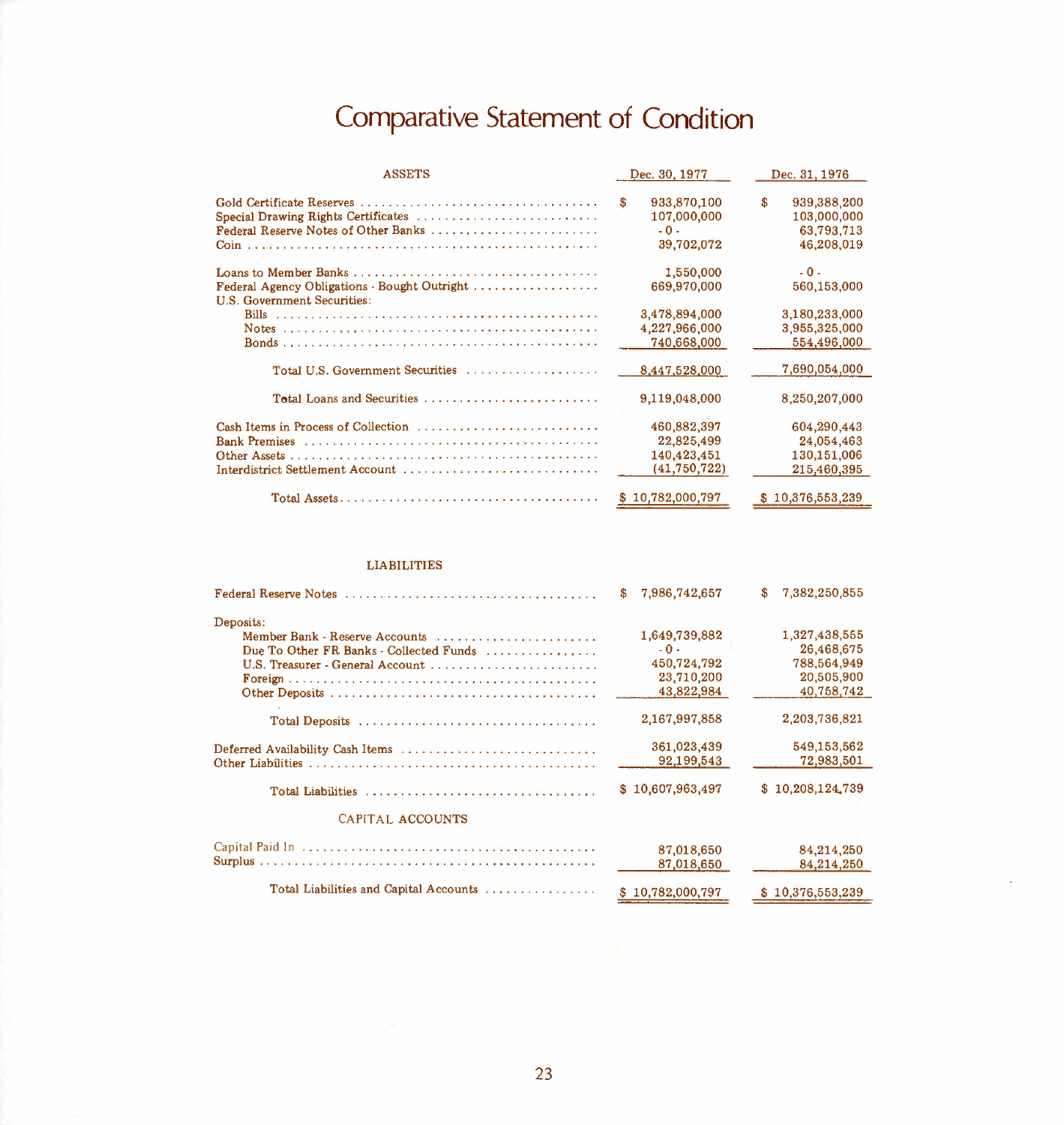## **Comparison of Earnings and Expenses**

|                                                                                                                                                                                                                                                                               | 1977            | 1976             |
|-------------------------------------------------------------------------------------------------------------------------------------------------------------------------------------------------------------------------------------------------------------------------------|-----------------|------------------|
|                                                                                                                                                                                                                                                                               | \$564,269,128   | \$523,648.517    |
|                                                                                                                                                                                                                                                                               | 40,378,337      | 39,189,411       |
| Current Net Earnings                                                                                                                                                                                                                                                          | 523,890,791     | 484,459,106      |
| Additions to Current Net Earnings:                                                                                                                                                                                                                                            |                 |                  |
|                                                                                                                                                                                                                                                                               | 1.026.394       | 335,816          |
| Total Additions                                                                                                                                                                                                                                                               | 1,026,394       | 335,816          |
| Deductions from Current Net Earnings:                                                                                                                                                                                                                                         |                 |                  |
| Loss on Sales of U.S. Government Securities (Net)                                                                                                                                                                                                                             | 4,185,456       | (2,662,918)      |
| Loss on Foreign Exchange Transactions (Net)<br>All Other Contract of Contract of Contract of Contract of Contract of Contract of Contract of Contract of Contract of Contract of Contract of Contract of Contract of Contract of Contract of Contract of Contract of Contract | 12,589,053      | 2,181,447        |
|                                                                                                                                                                                                                                                                               | 48,584          | 44,675           |
| Total Deductions                                                                                                                                                                                                                                                              | 16,823,093      | (436, 796)       |
|                                                                                                                                                                                                                                                                               | 15,796,699      | $-0 -$           |
|                                                                                                                                                                                                                                                                               | $0.0 -$         | 772,612          |
| Assessment for Expenses of Board of Governors                                                                                                                                                                                                                                 | 4.057.700       | 3,623,500        |
| Net Earnings before Payments to U.S. Treasury                                                                                                                                                                                                                                 | \$504,036,392   | \$481,608,218    |
|                                                                                                                                                                                                                                                                               | \$<br>5,142,729 | 4,953,406<br>\$. |
| Payments to U.S. Treasury (Interest on F.R. Notes)                                                                                                                                                                                                                            | 496,089,263     | 473,075,662      |
|                                                                                                                                                                                                                                                                               | 2,804,400       | 3,579,150        |
|                                                                                                                                                                                                                                                                               | \$504036392     | \$481608218      |

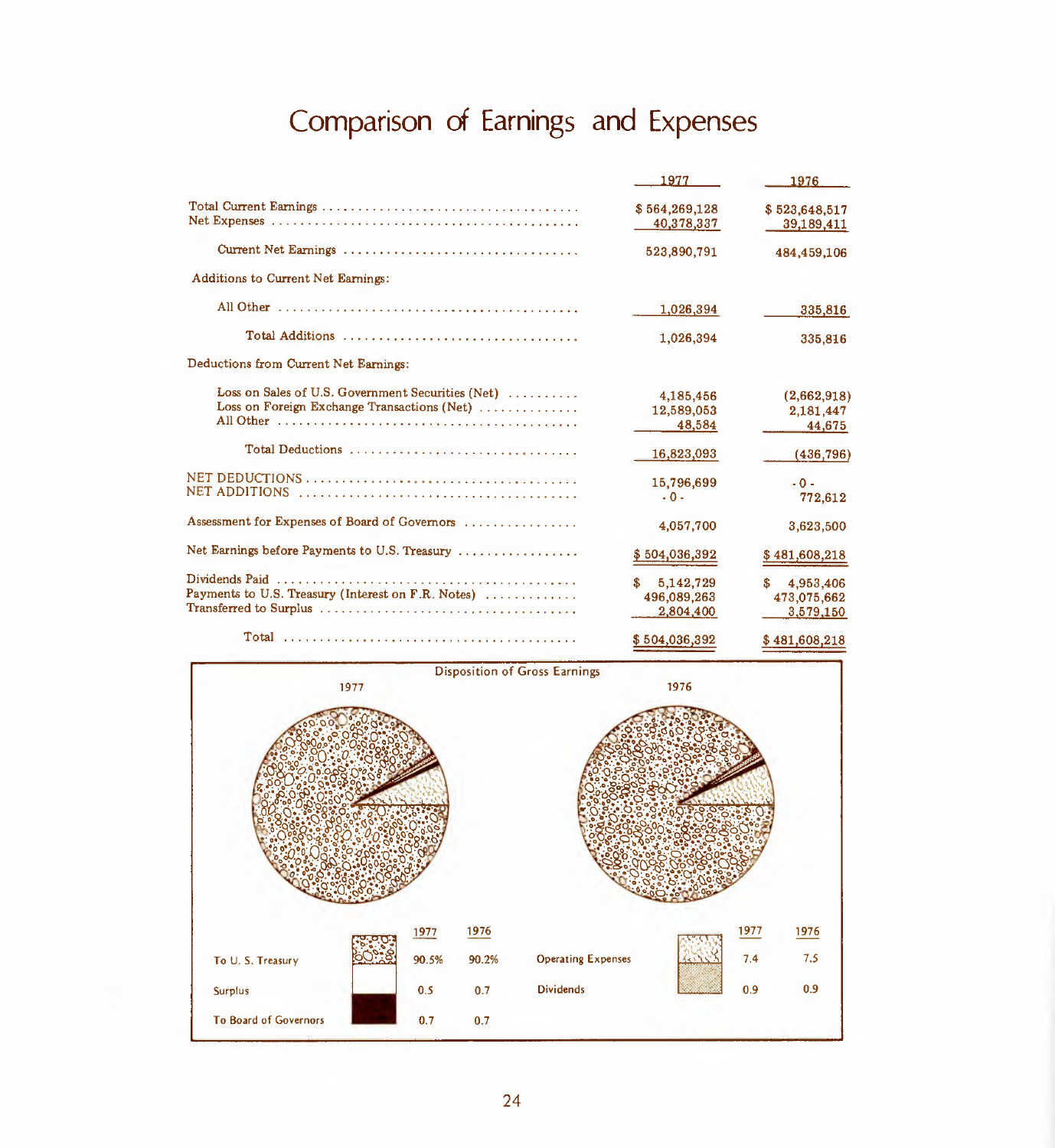## Federal Reserve Bank of Cleveland

#### DIRECTORS-1978

*Chairman* ROBERT E. KIRBY, Chairman and Chief Executive Officer Westinghouse Electric Corporation Pittsburgh, Pennsylvania

> *Deputy Chairman* OTIS A. SINGLETARY, President University of Kentucky Lexington, Kentucky

JOHN W. Alford, President The Park National Bank Newark, Ohio

JOHN J. DWYER, President Oglebay Norton Company Cleveland, Ohio

JOHN A. GELBACH, Chairman and Chief Executive Officer **Central National Bank** Cleveland, Ohio

CHARLES Y. LAZARUS, Chairman The F. & R. Lazarus Co. Columbus, Ohio

RICHARD P. RAISH, President The First National Bank Bellevue, Ohio

#### HAYS T. WATKINS, Chairman and President Chessie System Cleveland, Ohio

ARNOLD R. WEBER, Provost Carnegie-Mellon University Pittsburgh, Pennsylvania

M. BROCK WEIR, President and Chief Executive Officer The Cleveland Trust Company Cleveland, Ohio Member, Federal Advisory Council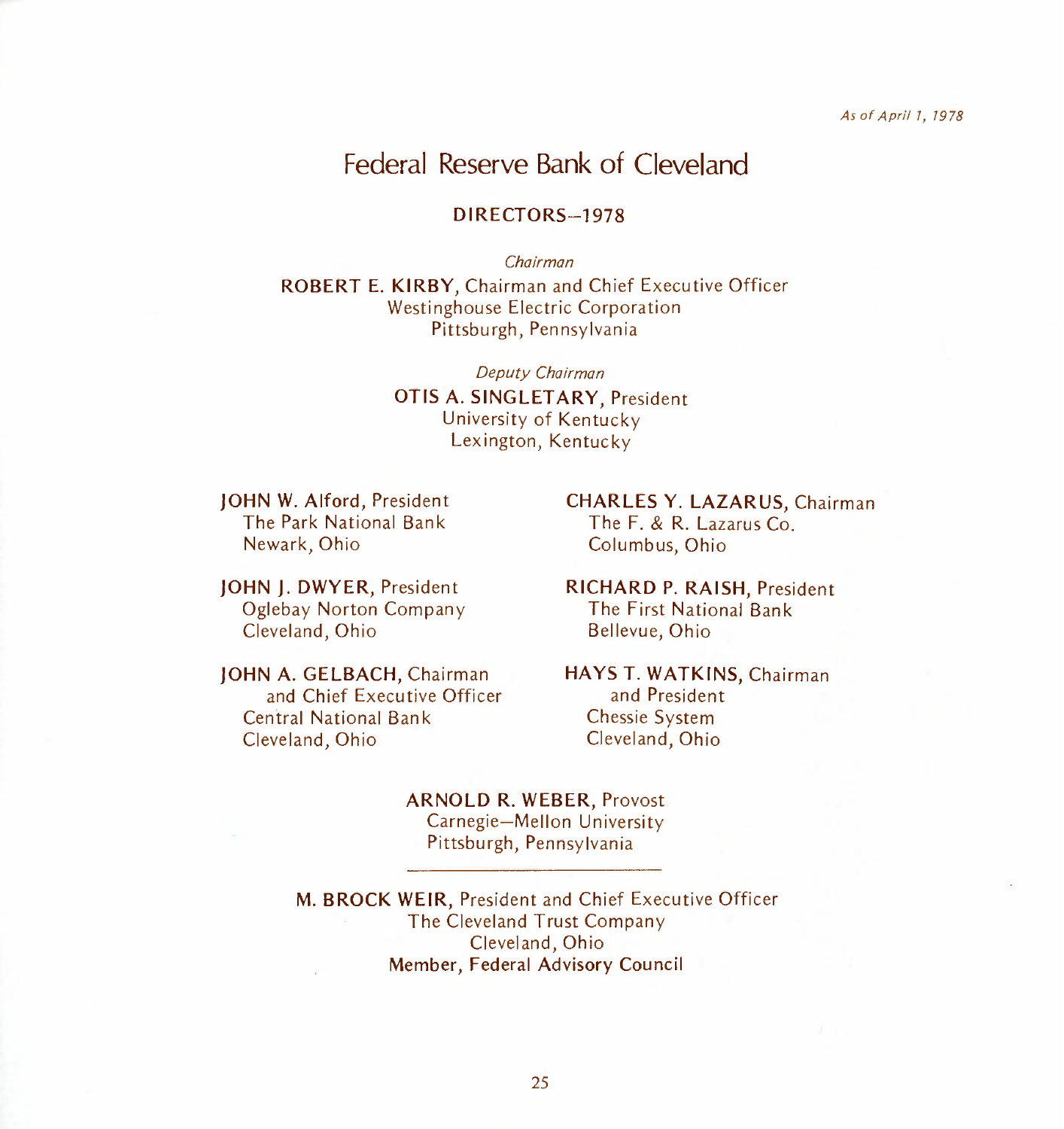*As of April* 7, 7978

## Federal Reserve Bank of Cleveland

#### OFFICERS-1978

#### WILLIS I. WINN. President WALTER H. MacDONALD, First Vice President

JOHN M. DAVIS, Jr., Senior Vice President and Economist ROBERT D. DUGGAN, Senior Vice President WILLIAM H. HENDRICKS, Senior Vice President ROBERT E. SHOWALTER, Senior Vice President DONALD G. BENJAMIN, Vice President JOHN E. BIRKY, Vice President GEORGE E. BOOTH, Jr., Vice President PAUL BREIDENBACH, Vice President and General Counsel R. JOSEPH GINNANE, Vice President HARRY W. HUNING, Vice President R. THOMAS KING, Vice President ELFER B. MILLER, General Auditor THOMAS E. ORMISTON, Jr., Vice President LESTER M. SELBY, Vice President and Secretary HAROLD J. SWART, Vice President PONALD G. VINCEL, Vice President OSCAR H. BEACH, Jr., Assistant Vice President MARGRET A. BEEKEL, Assistant Vice President THOMAS J. CALLAHAN, Assistant Vice President and Assistant Secretary GEORGE E. COE, Assistant Vice President PATRICK V. COST, Assistant General Auditor ROBERT G. COURY, Assistant General Counsel **JOHN J. ERCEG, Assistant Vice President and Economist** ROBERT J. GORIUS, Assistant Vice President NORMAN K. HAGEN, Assistant Vice President JAMES W. KNAUF, Assistant Vice President BURTON G. SHUTACK, Assistant Vice President ROBERT D. SYMONDS, Assistant Vice President ROBERT VAN VALKENBURG, Assistant Vice President ROBERT F. WARE, Assistant Vice President and Economist CHARLES F. WILLIAMS, Assistant Vice President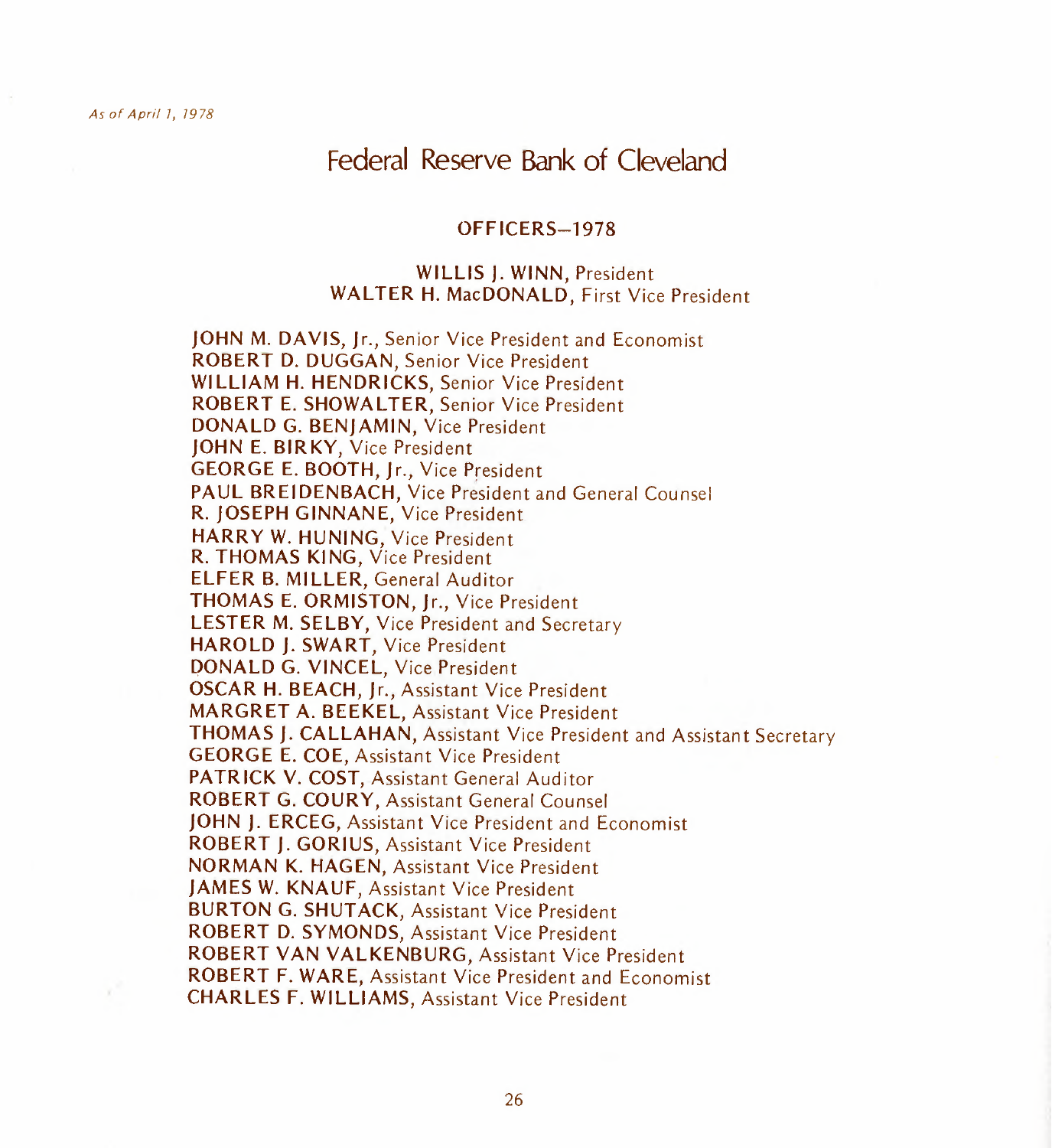*As of April* 7, 7978

## Cincinnati Branch

#### DIRECTORS-1978

*Chairman* LAWRENCE H. ROGERS, II President and Chief Executive Officer Omega Communications, Inc., Cincinnati, Ohio

#### MARTIN B. FRIEDMAN, President Formica Corporation Cincinnati, Ohio

#### LAWRENCE C. HAWKINS Senior Vice President

University of Cincinnati Cincinnati, Ohio

#### WALTER W. HILLENMEYER, Jr., President

First Security National Bank and Trust Company Lexington; Kentucky

#### J. L. JACKSON, President Falcon Coal Company, Inc. Lexington, Kentucky

#### ROBERT A. KERR, Chairman and Chief Executive Officer Winters National Bank and Trust Company Dayton, Ohio

#### WILLIAM N. LIGGETT

Chairman of the Board and Chief Executive Officer First National Bank of Cincinnati Cincinnati, Ohio

#### OFFICERS-1978

ROBERT E. SHOWALTER, Senior Vice President CHARLES A. CERINO, Vice President ROSCOE E. HARRISON, Assistant Vice President DAVID F. WEISBROD, Assistant Vice President JERRY S. WILSON, Assistant Vice President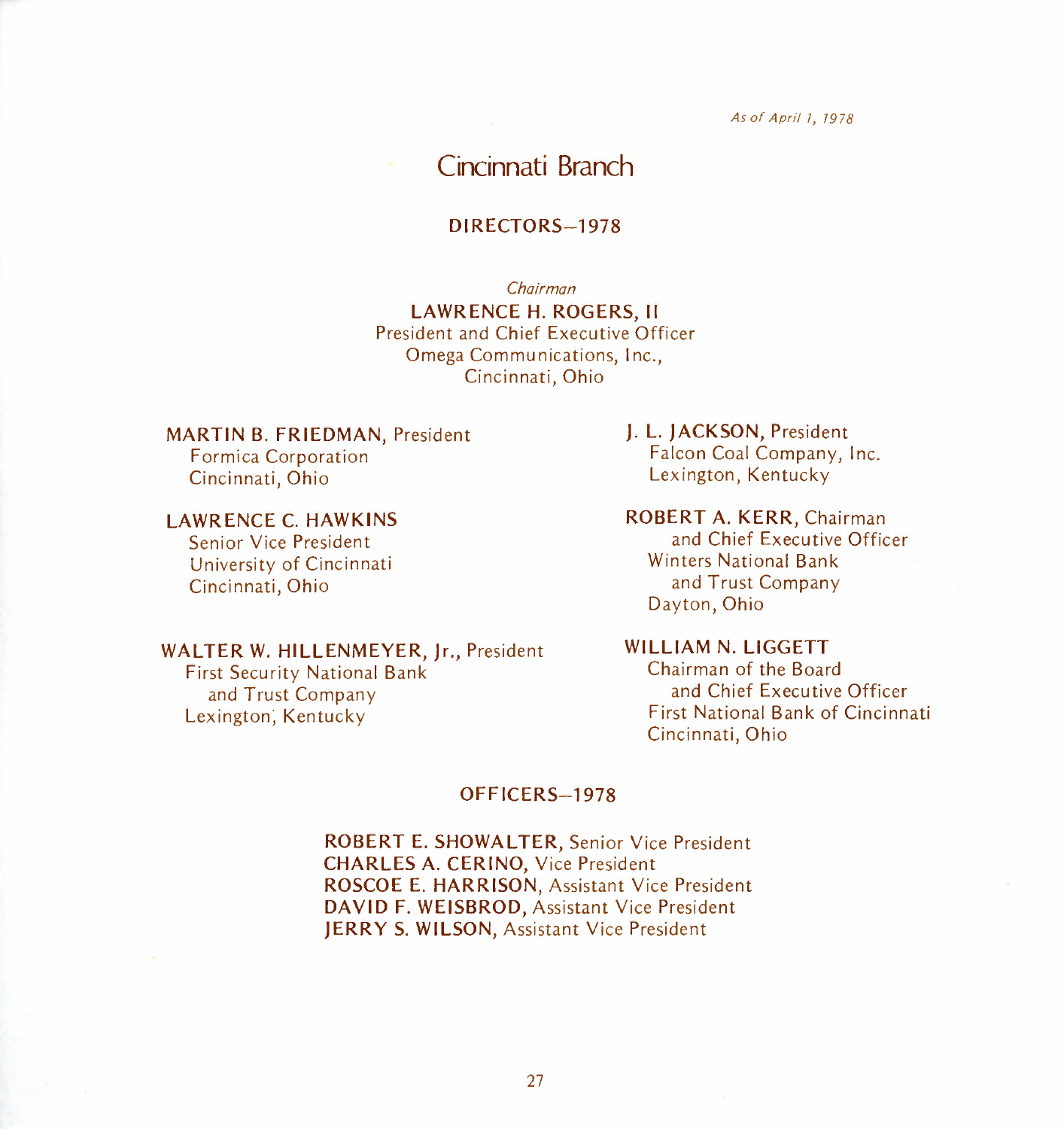*As of April* 1, 1978

## Pittsburgh Branch

#### DIRECTORS-1978

#### *Chairman*

G. J. TANKERSLEY, President Consolidated Natural Gas Company, Pittsburgh, Pennsylvania

#### WILLIAM E. BIERER President Equibank, N. A. Pittsburgh, Pennsylvania

R. BURT GOOKIN, Vice Chairman and Chief Executive Officer H. J. Heinz Company Pittsburgh, Pennsylvania

#### WILLIAM H. KNOELL President Cyclops Corporation Pittsburgh, Pennsylvania

### LLOYD M. McBRIDE

President United Steelworkers of America Pittsburgh, Pennsylvania

#### WILLIAM E. MIDKIFF, **III**

Chairman of the Board First Steuben Bancorp, Inc. Toronto, Ohio

#### PETER MORTENSEN, President

F. N. B. Corporation Sharon, Pennsylvania

#### OFFICERS-1978

ROBERT D. DUGGAN, Senior Vice President WILLIAM R. TAGGART, Vice President PAUL E. ANDERSON, Assistant Vice President JOSEPH P. DONNELLY, Assistant Vice President CHARLES A. POWELL, Assistant Vice President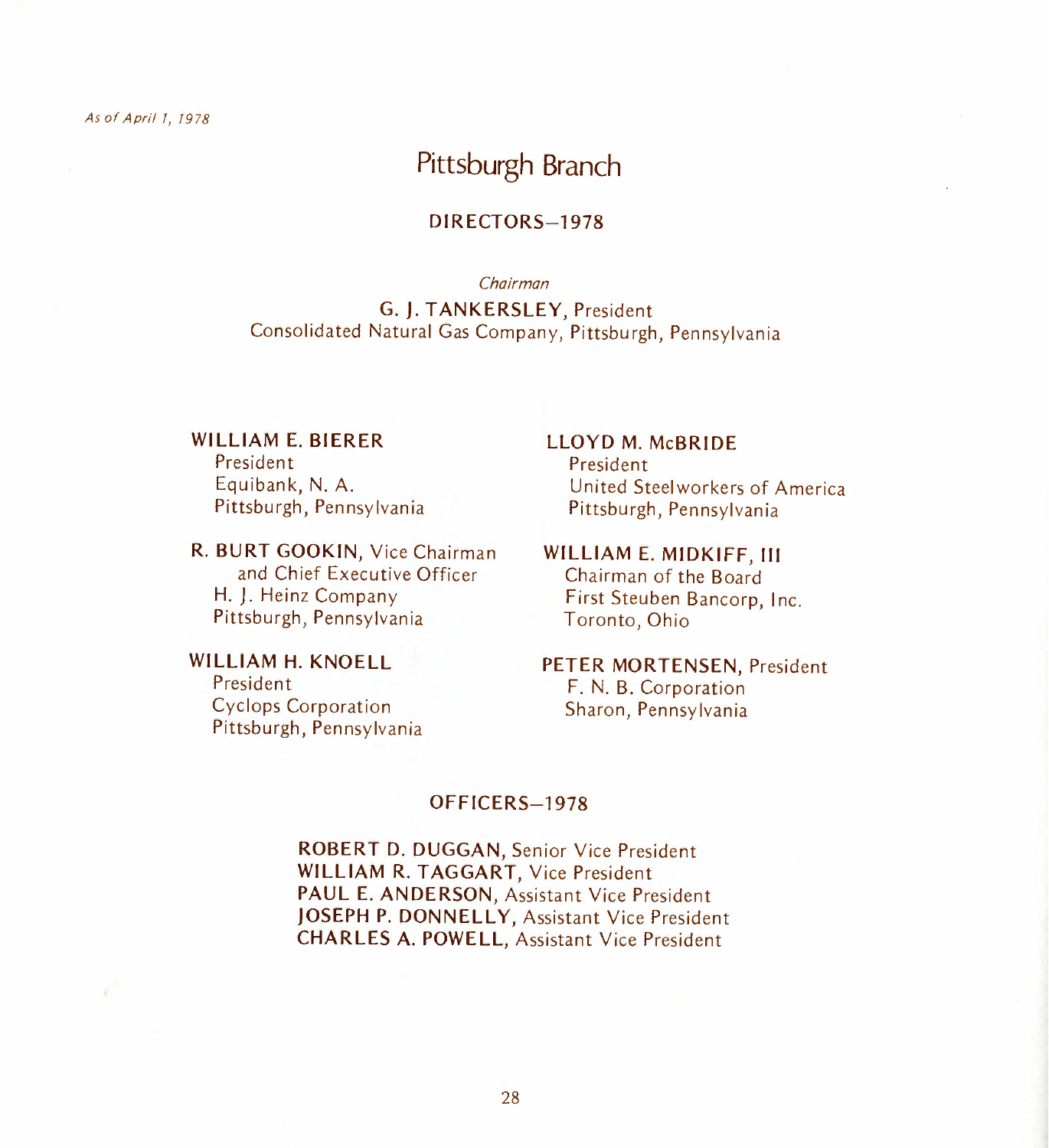*As of April* 1, 1978

## Pittsburgh Branch

#### DIRECTORS-1978

#### *Chairman*

G. J. TANKERSLEY, President Consolidated Natural Gas Company, Pittsburgh, Pennsylvania

#### WILLIAM E. BIERER President Equibank, N. A. Pittsburgh, Pennsylvania

R. BURT GOOKIN, Vice Chairman and Chief Executive Officer H. J. Heinz Company Pittsburgh, Pennsylvania

WILLIAM H. KNOELL President Cyclops Corporation Pittsburgh, Pennsylvania

#### LLOYD M. McBRIDE President United Steelworkers of America

Pittsburgh, Pennsylvania

#### WILLIAM E. MIDKIFF, **III**

Chairman of the Board First Steuben Bancorp, Inc. Toronto, Ohio

#### PETER MORTENSEN, President

F. N. B. Corporation Sharon, Pennsylvania

#### OFFICERS-1978

ROBERT D. DUGGAN, Senior Vice President WILLIAM R. TAGGART, Vice President PAUL E. ANDERSON, Assistant Vice President JOSEPH P. DONNELLY, Assistant Vice President CHARLES A. POWELL, Assistant Vice President